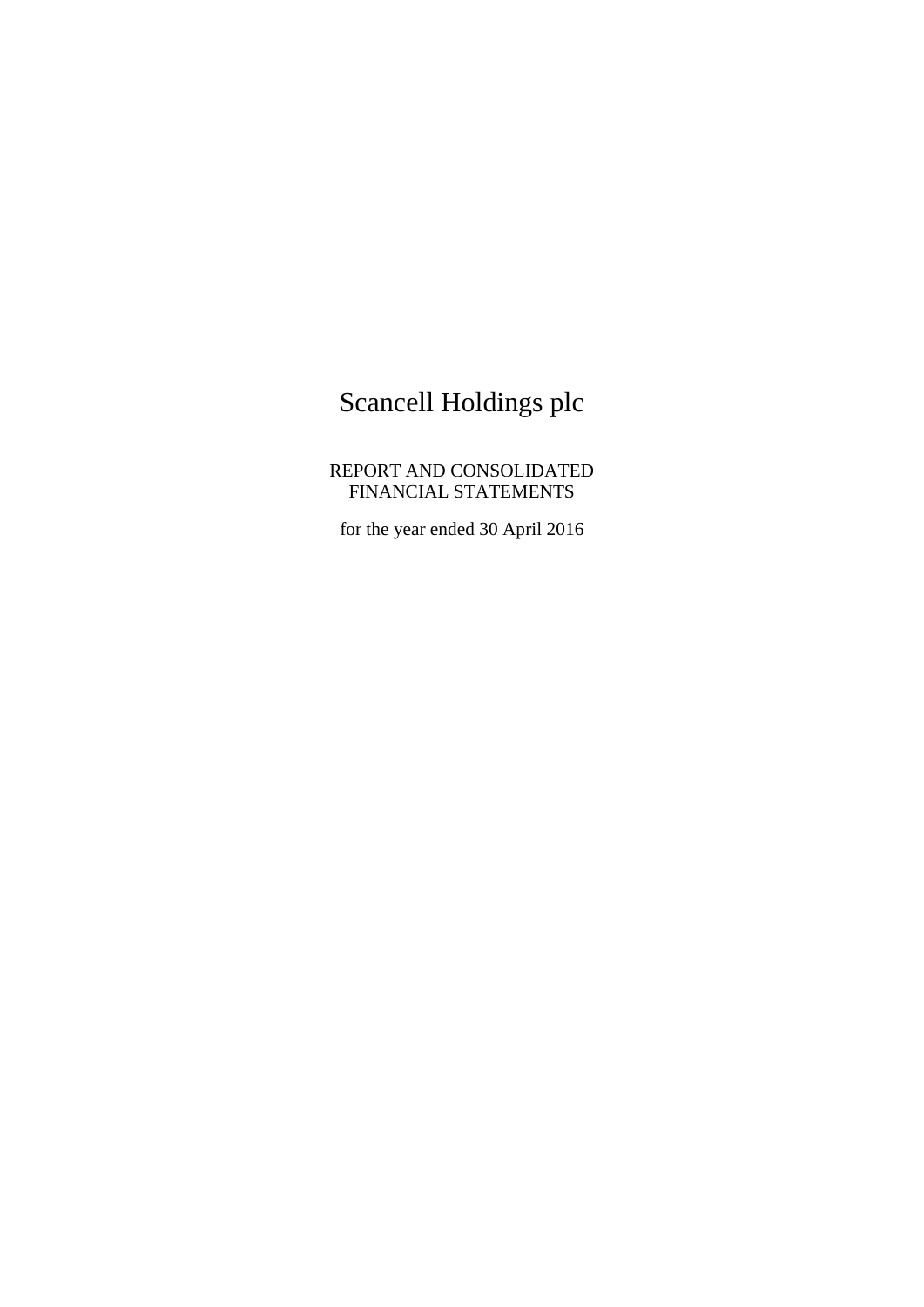## Scancell Holdings plc COMPANY INFORMATION

\_\_\_\_\_\_\_\_\_\_\_\_\_\_\_\_\_\_\_\_\_\_\_\_\_\_\_\_\_\_\_\_\_\_\_\_\_\_\_\_\_\_\_\_\_\_\_\_\_\_\_\_\_\_\_\_\_\_\_\_\_\_\_

### **DIRECTORS**

Dr J Chiplin Professor L Durrant Dr M G W Frohn Dr R M Goodfellow Ms K Cornish-Bowden Dr SE Adams Dr A Lewis

### **SECRETARY**

Eversecretary Limited

### REGISTERED OFFICE

Eversheds House 70 Great Bridgewater Street Manchester M1 5ES

### PRINCIPAL PLACE OF BUSINESS

John Eccles House Robert Robinson Avenue Oxford Science Park Oxford OX4 4GP

### REGISTERED NUMBER

06564638 (England and Wales)

### AUDITOR

Champion Accountants LLP Chartered Accountants & Statutory Auditor 2<sup>nd</sup> Floor Refuge House 33-37 Watergate Row Chester CH1 2LE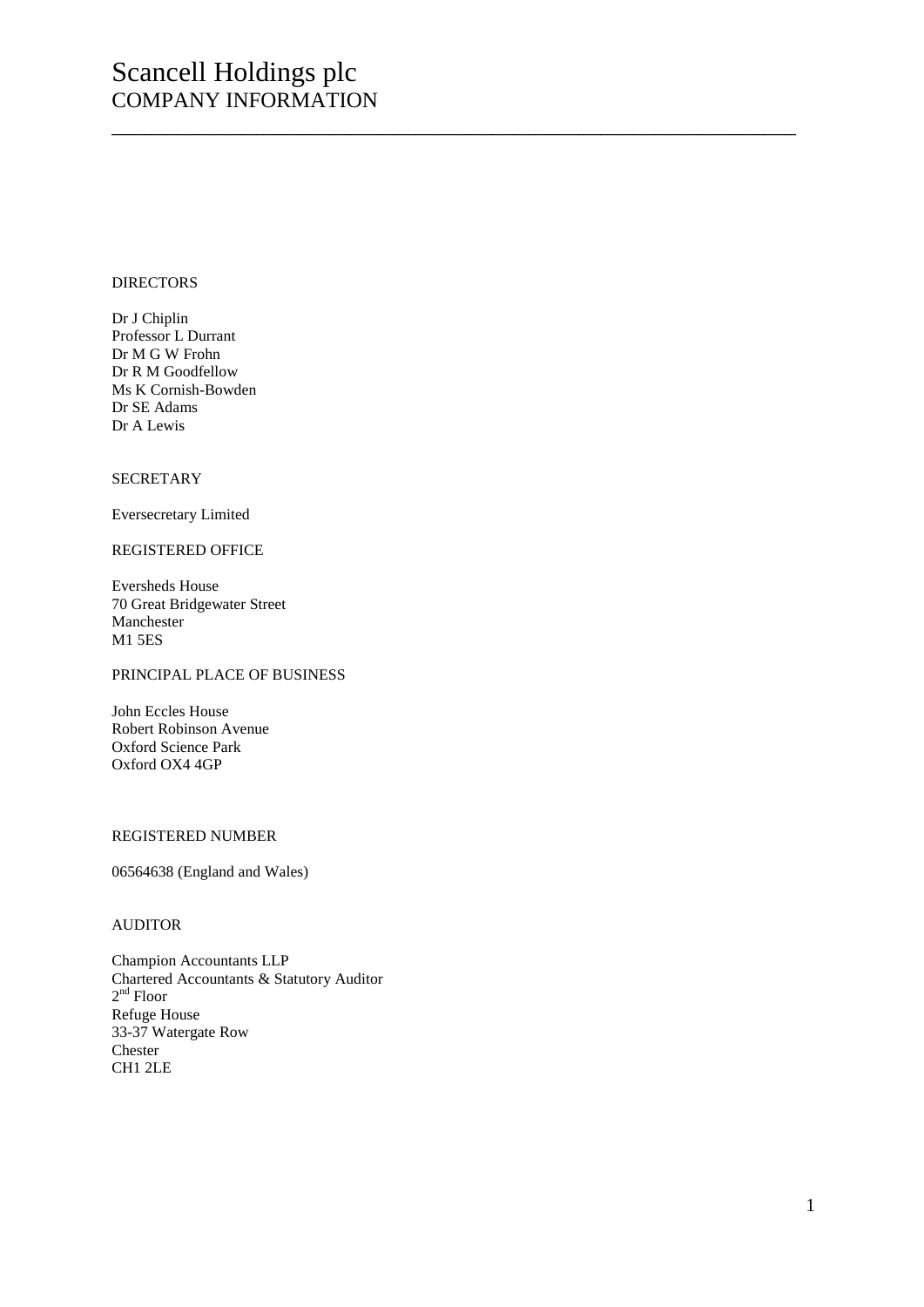I am pleased to report the Company's final results for the year ended 30 April, 2016. Over the year, we have continued to make good progress across our two proprietary immuno-oncology platforms, with a pipeline of three products across five cancer indications under development.

\_\_\_\_\_\_\_\_\_\_\_\_\_\_\_\_\_\_\_\_\_\_\_\_\_\_\_\_\_\_\_\_\_\_\_\_\_\_\_\_\_\_\_\_\_\_\_\_\_\_\_\_\_\_\_\_\_\_\_\_\_\_\_

SCIB1 continues to deliver compelling survival data in patients with melanoma and plans for our US Phase 2b study of SCIB1 in combination with a checkpoint inhibitor remain on track. Scancell's second ImmunoBody®, SCIB2, will be developed for the treatment of non-small cell lung cancer in combination with a checkpoint inhibitor. Progress has also been made in the pre-clinical development of Modi-1, which is being prepared for clinical trials in three indications, triple negative breast cancer, ovarian cancer and osteosarcoma.

In April 2016, the Company raised £6.2m (£5.8m net proceeds) from a firm placing and open offer; the firm placing raised gross proceeds of £3.4m and the open offer £2.8m. These funds will enable the Company to:

- Secure approval of an Investigational New Drug (IND) application for the SCIB1 checkpoint inhibitor combination study in patients with melanoma;
- Manufacture a new batch of SCIB1 for the SCIB1 checkpoint inhibitor combination study and complete all preparatory work for the trial in the US;
- Prepare and file a Clinical Trial Application (CTA) in the UK for the planned Phase 1/2 clinical trial with Modi-1, manufacture the product and to complete all of the preparatory work for such a trial in the UK; and
- Strengthen the management and infrastructure of the Company from new offices in San Diego and Oxford.

### **Financial**

### *Profit and Loss Account*

The Group made an operating loss for the year to 30 April, 2016 of £3,043,163 (2015: loss of £2,959,995). There has been an increase of 3% in the operating loss over the past two years. The major reasons for this have been an increase in administrative expenses during the year as the Company has incurred additional corporate costs in preparing and developing opportunities within the US. This increase has been partially offset by a reduction in development expenses as a result of expenditure on manufacturing costs being incurred in 2014/15 but not in 2015/16 and reduced clinical trial costs for the current year as the SCIB1 study closed in October 2015.

Overall the loss for the year was £2,583,273 (2015: loss £2,414,630).

### *Balance Sheet*

The cash at bank at 30 April 2016 was £6,527,435 (30 April 2015: £3,059,001) and net assets amounted to £9,992,281 (30 April 2015: £6,754,002).

### **Two Powerful Proprietary Platforms: ImmunoBody® and Moditope®**

Scancell is exploiting the unrivalled potential of the immune system to seek out and destroy cancer using our two proprietary immuno-oncology platforms.

### **ImmunoBody®**

Scancell's potent innovative DNA-based ImmunoBody® therapies generate ultra-high avidity T cell responses that target and eliminate cancerous tumours. Although there have been some successes, therapeutic vaccine development has been hampered by high failure rates that can in large measure be attributed to a failure to trigger the induction of the high avidity multi-targeted anti-tumour T cell responses that are required to control the disease. Pre-clinical studies have confirmed that the ImmunoBody® platform delivers killer T cell responses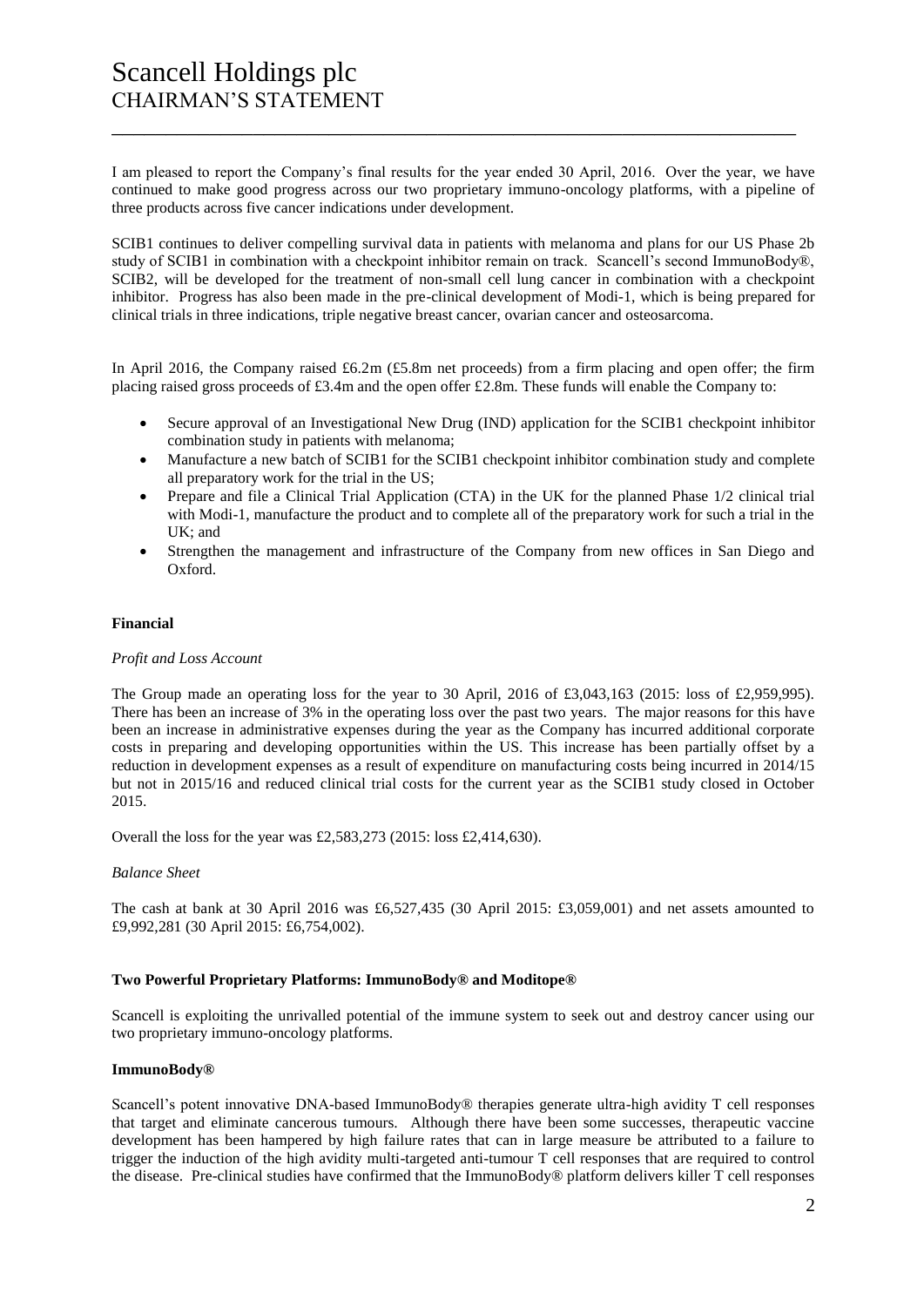## Scancell Holdings plc CHAIRMAN'S STATEMENT

that are superior in magnitude to those generated by current cancer vaccines. Moreover, different T-cell epitopes can be grafted into the framework allowing for rapid customisation for the targeting of multiple tumour types.

\_\_\_\_\_\_\_\_\_\_\_\_\_\_\_\_\_\_\_\_\_\_\_\_\_\_\_\_\_\_\_\_\_\_\_\_\_\_\_\_\_\_\_\_\_\_\_\_\_\_\_\_\_\_\_\_\_\_\_\_\_\_\_

### *SCIB1 melanoma vaccine*

SCIB1 continues to deliver strong survival data. Currently 19 of the 20 Stage III/IV patients with resected tumours remain alive. Despite additional treatment with checkpoint inhibitors and radiation therapy one patient who first experienced disease progression in September 2013 died in April 2016. Of the 16 patients who received 2-4mg doses of SCIB1 the median observation time since entry is now 49 months - a significant survival landmark and one which suggests that SCIB1 may offer curative potential in these difficult to treat patients. Indeed there have only been two new cases of disease progression in this cohort since December 2013. Of the four patients who received 8mg doses of SCIB1, the median observation time since entry is now 18 months. None of these patients have progressed and none have died. As Dr Keith Flaherty, Prof of Medicine at Harvard Medical School commented in July of this year: "The SCIB1 overall survival and progression free survival data to date go well beyond established norms for this group of patients."

The final Clinical Study Report, which will be issued later this year, will provide safety, immunology and clinical data from all patients up to 29 October 2015 (the date of the last patient's dose in the main study) to support our US IND submission.

Following quality control analysis the Company suspended dosing with the current clinical supplies of SCIB1 as the stored drug product was no longer within its original specification. With patient safety of paramount importance, the Company concluded that the clinical supplies were no longer suitable for further use, although no new side effects have emerged. The Company has recently signed a supply agreement with a new GMP manufacturer to supply materials for a planned new study of SCIB1 in combination with a checkpoint inhibitor which will also be made available to those patients who were receiving long term treatment before their treatment was interrupted.

Plans for the US Phase 2b study of SCIB1 in combination with a checkpoint inhibitor remain on track and is expected to commence in Q3 2017. The Principal Investigator will be Dr Keith Flaherty who will be joined by leading clinicians across the US. This study is designed to meet the need for enhanced response rates to immune checkpoint therapy which still remain unacceptably low. SCIB1 induced T cell activation provides a means to increase the immunogenicity of cancer cells and subsequently the response rate to immune checkpoint therapy. We have already shown enhanced response rates and survival times using a combination of SCIB1 and checkpoint inhibitor treatment in pre-clinical models of melanoma.

The "second generation" SCIB1 construct, SCIB1 PLUS has now been characterised and will be developed to support future clinical trials in the adjuvant indication. This will eliminate the need for HLA (human leucocyte antigen) testing before treatment and will effectively double the size of the available market for SCIB1.

### *SCIB2 lung cancer vaccine*

SCIB2 contains multiple T cell epitopes derived from the lung cancer associated antigen NY-ESO-1. In a mouse lung cancer model, survival rates with SCIB2 were comparable to that seen with anti-PD-1 checkpoint treatment and moreover, survival rates were boosted to 100% when the checkpoint therapy was combined with SCIB2. At least 80% of patients with non-small cell lung cancer (NSCLC) fail to respond to checkpoint inhibitors as their tumours are insufficiently immunogenic. Targeted T-cell activation with SCIB2 may serve to increase the immunogenicity of lung cancers and subsequently the response rate to checkpoint therapy. We are therefore planning to conduct a US based clinical study on NY-ESO-1 NSCLC patients to assess the safety and efficacy of SCIB2 in combination with a checkpoint inhibitor. The first stages of manufacture will commence in Q4 2016 with the goal of starting enrolment early in 2018.

### **Moditope®**

Scancell's Moditope® platform technology overcomes the immune suppression induced by tumours themselves, allowing activated T cells to seek out and kill tumour cells that would otherwise be hidden from the immune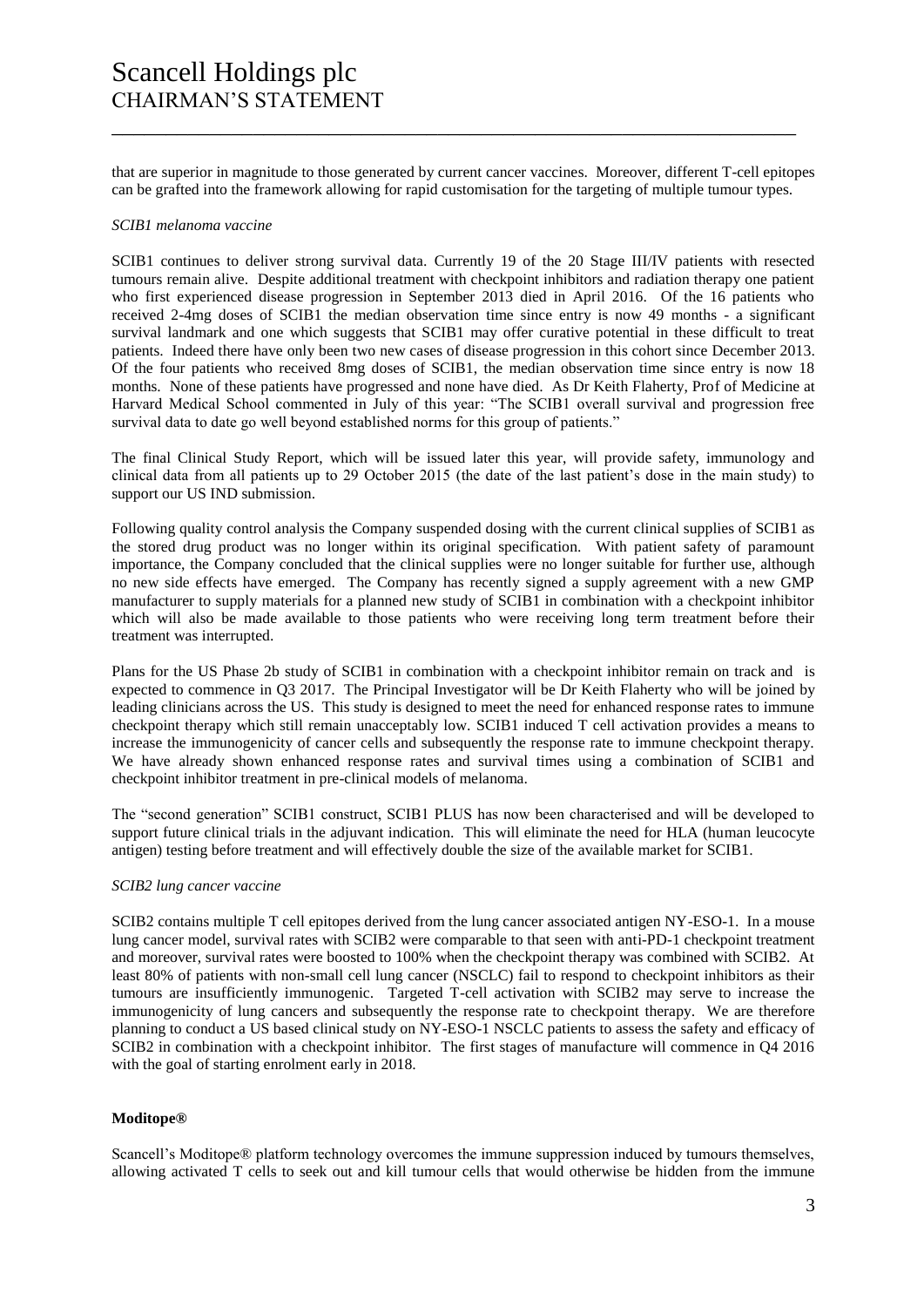system. This is achieved by stimulating the production of CD4+ T cells using citrullinated tumour-associated peptide epitopes which overcome self-tolerance and destroy tumour cells. Pre-clinical studies have shown unprecedented anti-tumour effects that can be delivered even in the absence of checkpoint therapy.

\_\_\_\_\_\_\_\_\_\_\_\_\_\_\_\_\_\_\_\_\_\_\_\_\_\_\_\_\_\_\_\_\_\_\_\_\_\_\_\_\_\_\_\_\_\_\_\_\_\_\_\_\_\_\_\_\_\_\_\_\_\_\_

Publication of the scientific data supporting the Moditope® platform in *Cancer Research* in December 2015 provided further endorsement of the quality of Scancell's innovative research and earlier this year we were pleased to announce a strategic collaboration with Karolinska Institutet to explore the role of citrullination in cancer, a key mechanism underpinning the Moditope® platform

### *Modi-1*

Modi-1 is comprised of two citrullinated vimentin peptides and one citrullinated enolase peptide. Vimentin and enolase peptides are highly expressed in triple negative breast cancer, ovarian cancer and osteosarcoma. In animal models a single immunisation of Modi-1 resulted in a 100% survival rate. We are now actively planning a first-in-man clinical study to assess the safety and objective response rate of Modi-1 in all three target cancers which is expected to commence enrolment in early 2018.

### **Management and infrastructure changes**

In May 2016, the Company made changes to the structure of Scancell's executive management team to align expertise with the strategic direction outlined in the fundraising, completed in April 2016. I have assumed the role of Executive Chairman and will be directly involved in raising the profile of the Company in the US. Dr Richard Goodfellow became CEO and Professor Lindy Durrant became Chief Scientific Officer, allowing her to focus fully on her innovative work that underpins the Company's novel technology platforms. In order to support the Company's ambitious US growth plans, an office has been opened in San Diego and Dr Alan Lewis who is based in the US has recently joined the Board as a non-executive director. Alan brings a wealth of industry experience, both commercially and financially and has extensive experience in drug discovery and development. In addition, we have opened an office on the Oxford Science Park from which all UK development activities will henceforth be coordinated.

The Board recognises that the progress made over the year would not have been possible without the dedication and support of all our staff and, on behalf of the directors, I offer our thanks to them.

### **Outlook**

The Company has made significant progress during the course of the past year, both in terms of the maturing clinical data with SCIB1 and further scientific developments on both the ImmunoBody® and Moditope® platforms. We now have a pipeline of three products (SCIB1, SCIB2, Modi-1) across five cancer indications (melanoma, lung, breast, ovarian cancer and osteosarcoma) and clinical success with any one of these products could transform the value and attractiveness of business. The Board therefore believes that further clinical studies could add significant value to the Company and is continuing to explore with its advisors a number of funding options to ensure that the Company has the resources to progress these programmes further.

Scancell has arrived at an exciting point in its development. We now have the opportunity to transform the business from a small UK based and largely scientifically based enterprise into an international force in immunooncology. I remain committed to driving this process forward in the US and elsewhere, and to realising the value that has been accumulating over recent years, both for the benefit of our shareholders and cancer patients.

**John Chiplin** Chairman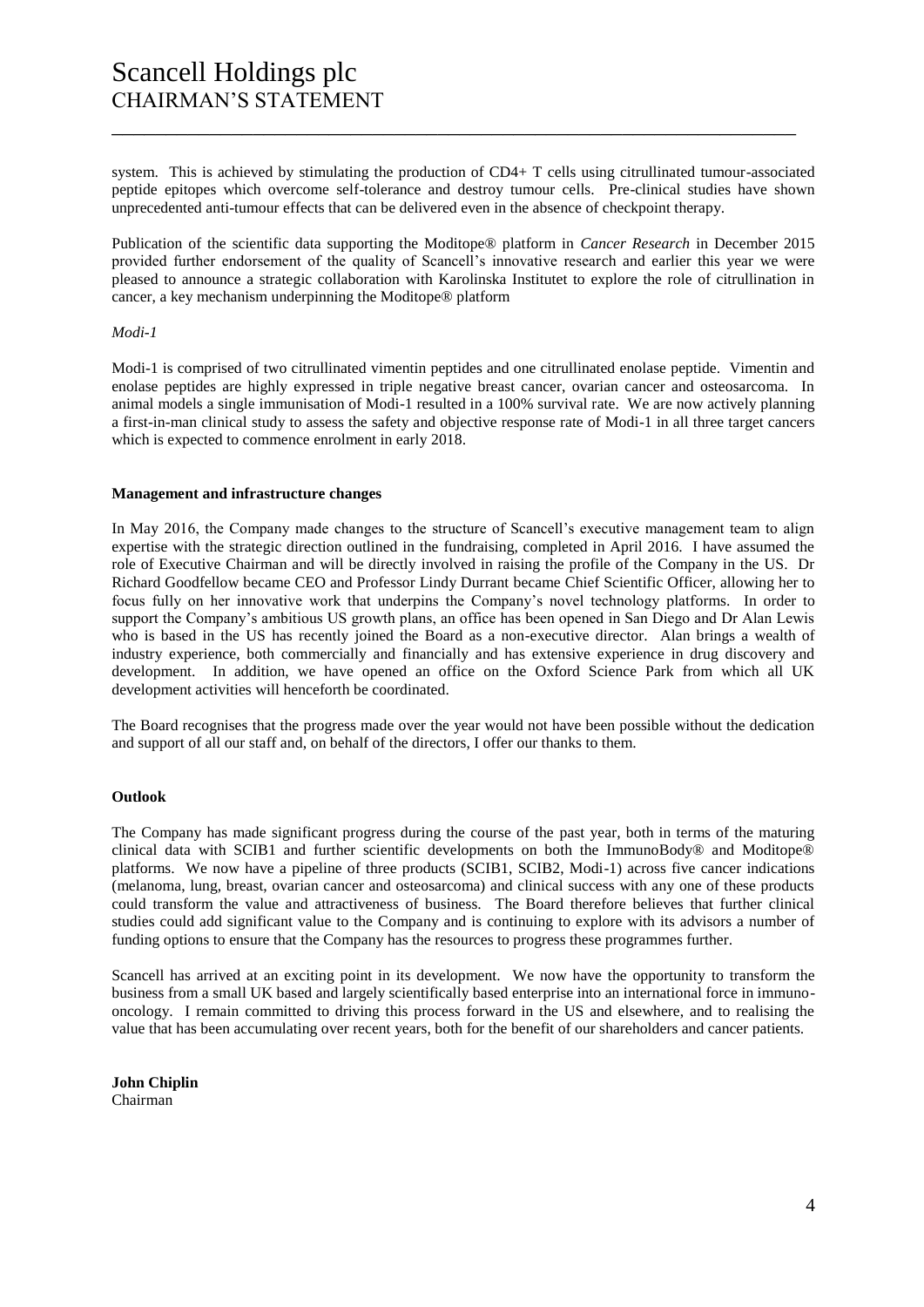## Scancell Holdings plc DIRECTORS' REMUNERATION REPORT

The Remuneration Committee includes all the independent directors and is chaired by Kate Cornish-Bowden. It meets at least once a year and more frequently if required. The Committee is responsible for setting the remuneration policy of the Executive Directors, including terms of employment, salaries, any performance bonuses and share option awards. The Executive Directors also consult the Committee in relation to the remuneration of senior employees and staff share option schemes. The remuneration of the Non-Executive Directors is determined by the Board as a whole.

\_\_\_\_\_\_\_\_\_\_\_\_\_\_\_\_\_\_\_\_\_\_\_\_\_\_\_\_\_\_\_\_\_\_\_\_\_\_\_\_\_\_\_\_\_\_\_\_\_\_\_\_\_\_\_\_\_\_\_\_\_\_\_

The key principles underlying all decisions by the Remuneration Committee include the following:

- The need to attract, retain and motivate outstanding executives who have the potential to support the growth of the Scancell and help the Company achieve its strategic objectives.
- The need to ensure that long term incentive plans are aligned with the interests of shareholders.
- The need to take into account the competitive landscape in the UK biotechnology industry and current best practice in setting appropriate levels of compensation.

The Committee met on three occasions during the financial year. Scancell has had a busy year: we have appointed a new US-based chairman Dr John Chiplin and, post year-end, a new US-based non-executive Director, Dr Alan Lewis, to further strengthen the board. Dr John Chiplin has agreed to take up the role of Executive Chairman for an interim period to oversee our activities in the United States.

In addition to the annual review of compensation, subjects under discussion during the year included the issue of options to Dr John Chiplin, and consideration as to whether the current remuneration policy is effective in retaining and motivating our key employees as Scancell moves towards commencing clinical trials based in the United States.

### *Directors'remuneration*

The table below summarises all directors' emoluments and pension contributions

|                                             | 2015/16                      |         | 2014/15                      |         |
|---------------------------------------------|------------------------------|---------|------------------------------|---------|
|                                             | Salary,<br>bonus<br>and fees | Pension | Salary,<br>bonus<br>and fees | Pension |
| Dr J Chiplin<br>(appointed 14 October 2015) | 46,575                       |         |                              |         |
| D E Evans<br>(resigned 7 January 2016)      | 10,000                       |         | 15,000                       |         |
| Dr R M Goodfellow                           | 169,466                      |         | 122,000                      |         |
| Professor L G Durrant                       | 125,242                      |         | 122,000                      |         |
| Dr S E Adams                                | 104,792                      | 40,625  | 100,000                      | 20,000  |
| Dr M G W Frohn                              | 15,833                       |         | 15,000                       |         |
| K Cornish-Bowden                            | 15,833                       |         | 15,000                       |         |
| P Allen (resigned 31 May 2014)              |                              |         | 2,917                        |         |
|                                             | 487,741                      | 40,625  | 391,917                      | 20,000  |

### *Directors' share options*

The Remuneration Committee believes that the issue of options is a useful tool in motivating executives and ensuring their interests are aligned with those of our shareholders. All options are subject to time vesting schedules to ensure retention and stretching performance hurdles to ensure that rewards are consistent with delivery of strategic goals. Examples of performance hurdles include progress in clinical development programs, partnering and share price targets.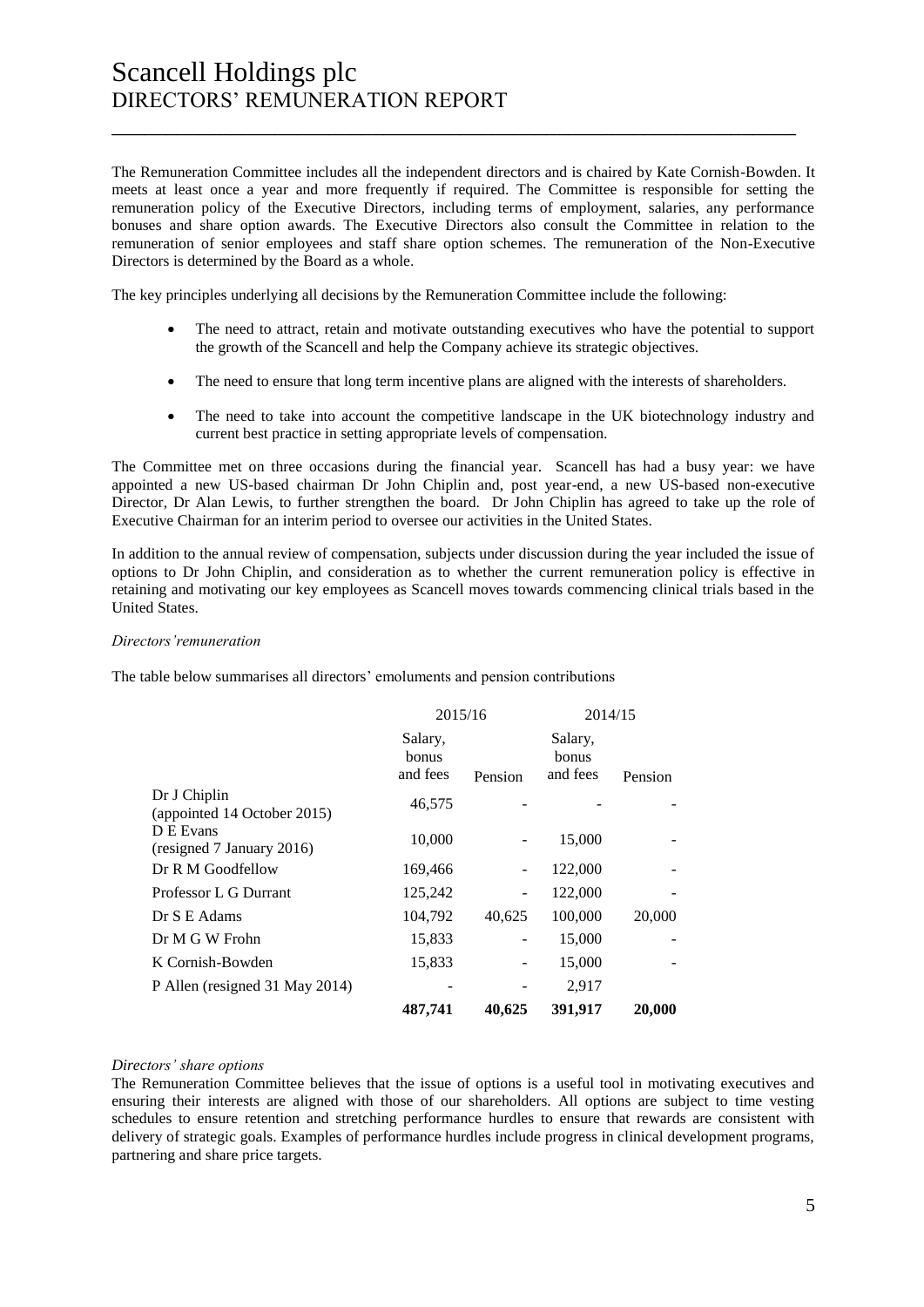|                   | <b>Type</b>                 | Grant<br>Price    | At<br>30/04/2016 | At<br>30/04/2015 | <i>Issue</i><br>Date | Date of<br>expiry |
|-------------------|-----------------------------|-------------------|------------------|------------------|----------------------|-------------------|
| Dr J Chiplin      | Unapproved $4$              | 17.0 <sub>p</sub> | 3,000,000        |                  | 18/04/2016           | 18/04/2026        |
| Dr R M Goodfellow | Unapproved/EMI <sup>1</sup> | 4.5p              | 2,880,000        | 2,880,000        | 14/07/2010           | 14/07/2020        |
|                   | Unapproved <sup>2</sup>     | 33.2p             | 1,750,000        | 1,750,000        | 11/12/2013           | 31/12/2023        |
|                   | Unapproved $3$              | 33.2p             | 1,750,000        | 1,750,000        | 11/12/2013           | 31/12/2023        |
| Prof L G Durrant  | Unapproved/EMI <sup>1</sup> | 4.5p              | 3,850,000        | 3,850,000        | 14/07/2010           | 14/07/2020        |
|                   | Unapproved <sup>2</sup>     | 33.2p             | 1,750,000        | 1,750,000        | 11/12/2013           | 31/12/2023        |
|                   | Unapproved <sup>3</sup>     | 33.2p             | 1,750,000        | 1,750,000        | 11/12/2013           | 31/12/2023        |
| Dr S E Adams      | EMI <sup>2</sup>            | 30.5p             | 250,000          | 250,000          | 18/06/2014           | 18/04/2024        |
|                   | EMI <sup>3</sup>            | 30.5p             | 250,000          | 250,000          | 18/06/2014           | 18/04/2024        |

\_\_\_\_\_\_\_\_\_\_\_\_\_\_\_\_\_\_\_\_\_\_\_\_\_\_\_\_\_\_\_\_\_\_\_\_\_\_\_\_\_\_\_\_\_\_\_\_\_\_\_\_\_\_\_\_\_\_\_\_\_\_\_

At 30 April 2016 the following directors held options over the shares of the Company.

 $\frac{\text{Notes:}}{\text{1}}$ 

- 1 Performance hurdle of 45p share price for 30 consecutive dealing days. In addition sale of company for in excess of £25 million.<br>2 Scientific criteria exercise condition to receive approval to commence a programme of cli Scientific criteria exercise condition to receive approval to commence a programme of clinical trials of a defined Moditope®
- product following submission of a clinical trial authorization request to MHRA.

3 Commercial criteria exercise condition is the entry, by the Company into an unconditional contract, the value of which is £50 million if an Immunobody® product or £10 million if a Moditope® product or exit.

4 Subject to performance hurdle of 45p share price for 30 consecutive dealing days or exit.

The process of ensuring that the remuneration policy remains transparent and effective in its goal of motivating and rewarding our executives is on-going. We will continue to take into account the views of our legacy and new shareholders as we review the appropriateness of the remuneration policy during this next phase of growth for your Company.

**Kate Cornish-Bowden** Chairman Remuneration Committee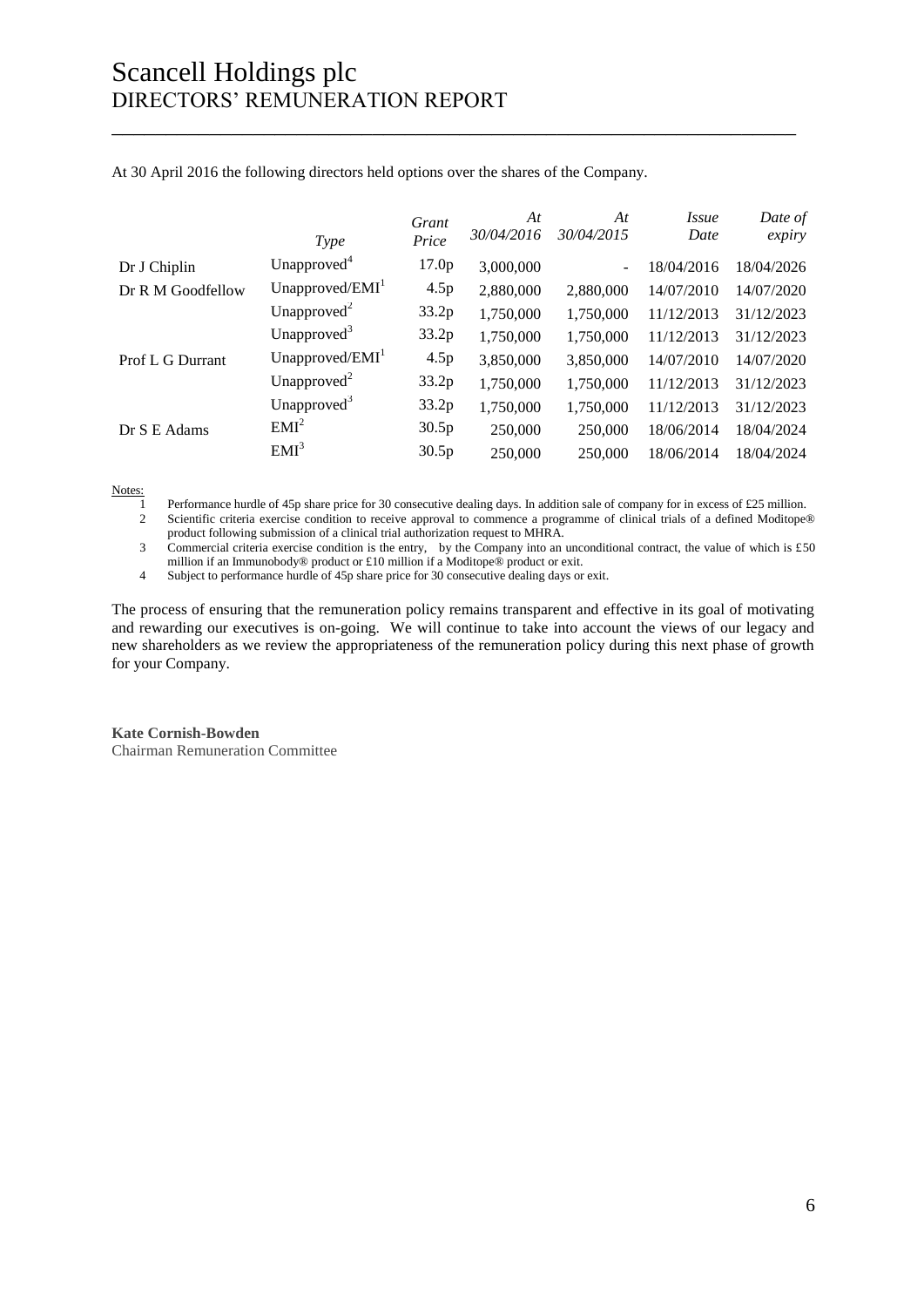### PRINCIPAL ACTIVITY

The principal activity of the Group in the year under review was that of the discovery and development of novel vaccines for the treatment of cancer.

\_\_\_\_\_\_\_\_\_\_\_\_\_\_\_\_\_\_\_\_\_\_\_\_\_\_\_\_\_\_\_\_\_\_\_\_\_\_\_\_\_\_\_\_\_\_\_\_\_\_\_\_\_\_\_\_\_\_\_\_\_\_\_

### REVIEW OF THE BUSINESS AND FUTURE PROSPECTS

A detailed review of the business and likely future developments is included in the Chairman's statement on page 2.

The results of the Group for the year are set out in the profit or loss and other comprehensive income statement on page 12.

### PRINCIPAL RISKS AND UNCERTAINTIES

The Board meets regularly to review the operations of the business and discuss risk areas.

A system of internal controls has been established and the Board ensures that management keeps these processes under regular review and improves them where appropriate. These systems are designed to manage rather than eliminate the risk of failure to achieve business objectives and can provide only reasonable and not absolute assurance against material misstatement or loss.

Given the nature of the business there is a technical risk that the underlying scientific assumptions and hypotheses that underpin both the Immunobody® and Moditope® platforms are unable to be further validated in human clinical trials. In order to mitigate this risk the Group employs external consultants and advisers to review these underlying assumptions and the results from clinical trials. The Board considers these assessments and internal documentation on a regular basis and where necessary will amend or adjust the Group's strategy.

There is also a funding risk, whereby the Group may not have sufficient funds to complete the clinical trials. The Board reviews the time-lines for completing projects in conjunction with cashflow projections to ensure that the Group will have the necessary cash resources available.

Key performance indicators:

Due to the nature of the business, the key performance indicator used by the Group is the monitoring of income and expenditure against approved budgets.

By approval of the Board on  $15<sup>th</sup>$  September, 2016

**John Chiplin** Chairman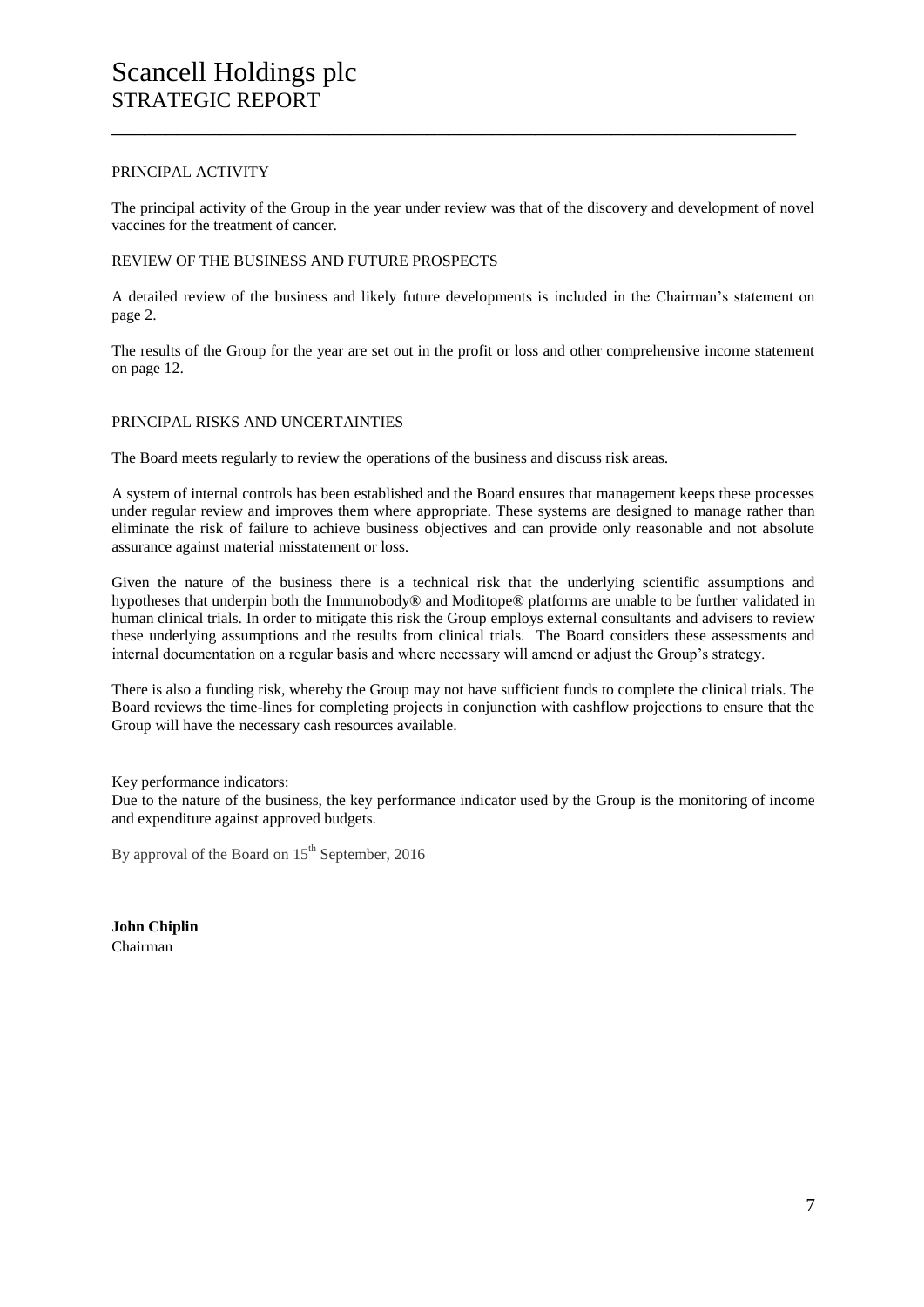The directors submit their report and financial statements of Scancell Holdings plc and its subsidiary for the year ended 30 April 2016.

\_\_\_\_\_\_\_\_\_\_\_\_\_\_\_\_\_\_\_\_\_\_\_\_\_\_\_\_\_\_\_\_\_\_\_\_\_\_\_\_\_\_\_\_\_\_\_\_\_\_\_\_\_\_\_\_\_\_\_\_\_\_\_

### RESULTS AND DIVIDENDS

The Group's results for the year ended 30 April 2016 are shown in the consolidated profit or loss and other comprehensive income statement on page 12. No dividends will be distributed for the year.

### FUTURE DEVELOPMENTS AND RESEARCH AND DEVELOPMENTS

A detailed review is included in the Chairman's statement on page 2.

### DIRECTORS AND THEIR INTERESTS

The members of the Board, who have served during the financial year are detailed below. Their interests in the shares of the Group at 30 April 2016 and 2015 are set out below

|                                           |           | 30 April 2016 | 30 April 2015   |               |
|-------------------------------------------|-----------|---------------|-----------------|---------------|
|                                           | Owned     | Jointly owned | Owned           | Jointly owned |
| Prof L G Durrant                          | 1,665,783 | 8,773,960     | 1,606,960       | 8,773,960     |
| Dr M G W Frohn                            | 58,823    | Nil           | N <sub>il</sub> | Nil.          |
| Dr R M Goodfellow                         | 258,823   | 6,343,840     | 200,000         | 6,343,840     |
| Mr D E Evans (resigned 7 January 2016)    |           |               | 5,130,000       | Nil           |
| Ms K Cornish-Bowden                       | 103,823   | Nil           | 45,000          | Nil           |
| Dr S E Adams                              | 58,823    | Nil           | Nil             | Nil           |
| Dr J Chiplin                              | 58.823    | Nil           | N <sub>il</sub> | Nil           |
| (appointed $14^{\text{th}}$ October 2015) |           |               |                 |               |

In addition the Directors have been granted share options in Scancell Holdings plc as outlined in the Directors Remuneration report. Further details of all options outstanding, including those issued to employees, and fair value calculations can be found in note 16 to the Accounts.

### SUBSTANTIAL SHAREHOLDINGS

The directors have been notified, or are aware of, the following interests in 3% or more of the ordinary share capital of the company (excluding directors) at 14 September 2016:

|                               | Ordinary shares at 0.1p each |            |  |
|-------------------------------|------------------------------|------------|--|
|                               | Number                       | Percentage |  |
| Reyker Nominees Limited       | 48.464.691                   | 18.53%     |  |
| <b>Share Nominees Limited</b> | 23,377,076                   | 8.94%      |  |
| Barclayshare Nominees Limited | 15,650,629                   | 5.98%      |  |
| Lynchwood Nominees Limited    | 15,085,721                   | 5.77%      |  |
| Huntress CI Nominees Limited  | 11,309,220                   | 4.32%      |  |

### STRUCTURE OF THE COMPANY'S CAPITAL

The Company's share capital is traded on the AIM market and comprises a single class of ordinary shares of 0.1 pence each, each carrying one voting right and all ranking equally with each other. At 30 April 2016 261,558,099 shares were allotted and fully paid. Details of movements in the Company's share capital during the period are shown in Notes 14 and 15 to the financial statements. Details of employee share option schemes are set out in Note 16 to the financial statements. Participants in employee share schemes have no voting or other rights in respect of the shares subject to their awards until the options are exercised, at which time the shares rank pari passu in all respects with shares already in issue.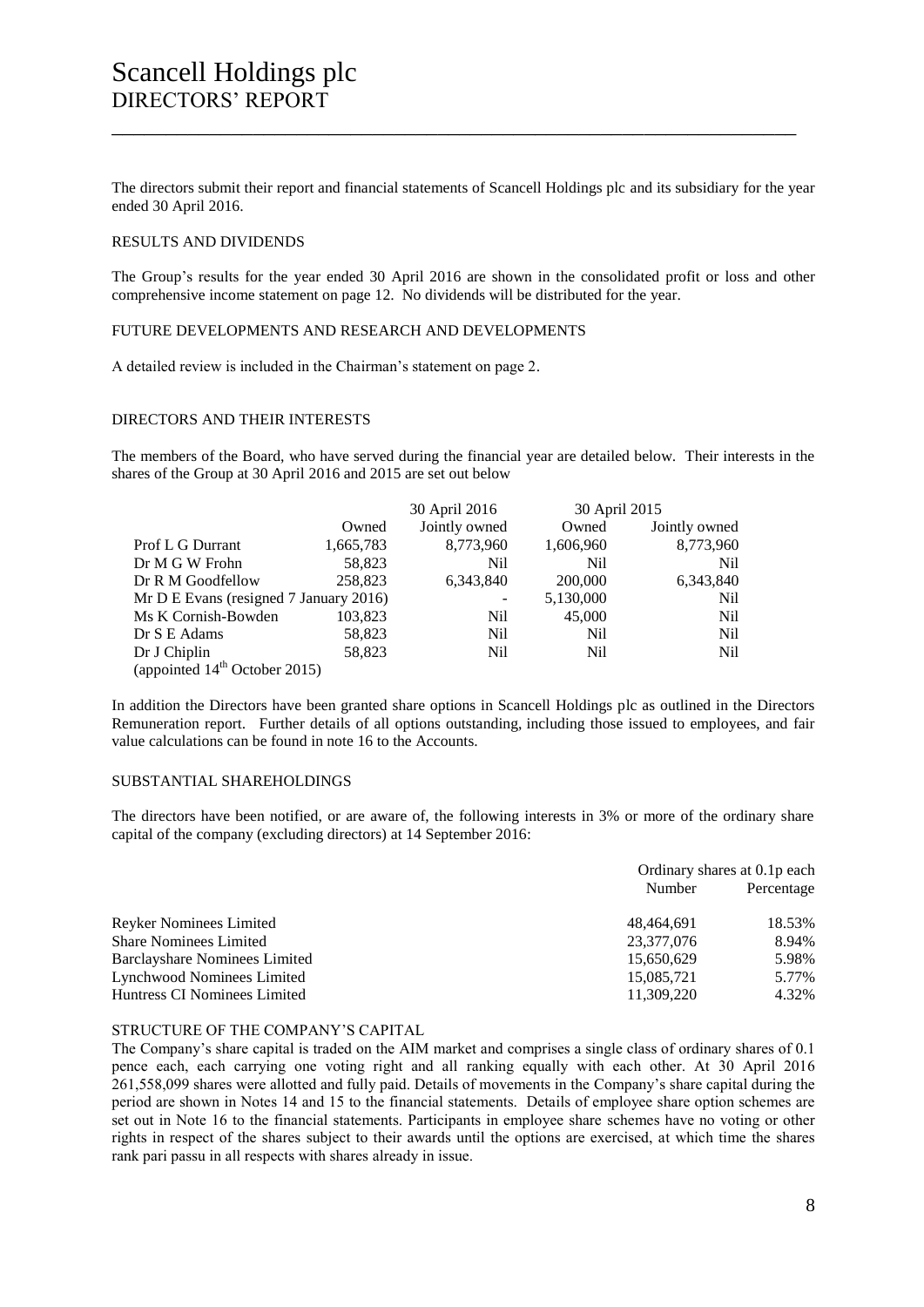### DIRECTORS' INDEMNITY

The directors and officers of the Company are insured against any claims arising against them for any wrongful act in their capacity as a director, officer or employee of the Company, subject to the terms and conditions of the policy.

\_\_\_\_\_\_\_\_\_\_\_\_\_\_\_\_\_\_\_\_\_\_\_\_\_\_\_\_\_\_\_\_\_\_\_\_\_\_\_\_\_\_\_\_\_\_\_\_\_\_\_\_\_\_\_\_\_\_\_\_\_\_\_

### CORPORATE GOVERNANCE

The directors acknowledge the importance of the principles set out in the Combined Code issued by the Committee on Corporate Governance (the "Combined Code"). Although the Combined Code is not compulsory for AIM quoted companies, the directors have applied the principles as far as practicable and appropriate for a relatively small public company as follows:

Your Board comprises an executive Chairman, three executive directors and three non- executive directors. Your Board meets regularly to consider strategy, performance, approval of major capital projects and the framework of internal controls. In addition the executive directors meet on a monthly basis for operational meetings. To enable the Board to discharge its duties, all directors receive appropriate and timely information. Briefing papers are distributed to all directors in advance of Board meetings. All Directors have access to the advice and services of the Company Secretary, who is responsible for ensuring that the Board procedures are followed and that applicable rules and regulations are complied with. The appointment and removal of the Company Secretary is a matter for the Board as a whole. In addition, procedures are in place to enable the directors to obtain independent professional advice in the furtherance of their duties, if necessary, at the Company's expense. Subject to the terms of the executive directors' service contracts, directors are subject to retirement by rotation and re-election by the Shareholders at Annual General Meetings on a three-year cycle, as required by the Articles of Association and any director appointed by the Board shall hold office only until the next Annual General Meeting and shall then be eligible for election.

The directors have established Audit and Remuneration Committees. All non- executive directors are members of the Audit and Remuneration Committees.

The Audit Committee has Matthew Frohn as Chairman, and has primary responsibility for monitoring the quality of internal controls ensuring that the financial performance of the Company is properly measured and reported on and reviewing reports from the Company's auditors relating to the Company's accounting and internal controls, in all cases having due regard to the interests of Shareholders. The Audit Committee meets at least twice a year.

The Remuneration Committee has Kate Cornish-Bowden as Chairman, and will review the performance of the executive directors and determine their terms and conditions of service, including their remuneration and the grant of options, having due regard to the interests of Shareholders. The Remuneration Committee meets not less than once every year.

### DIRECTORS' RESPONSIBILITIES IN RESPECT OF THE FINANCIAL STATEMENTS

The directors are responsible for preparing the Strategic Report and the Directors' Report and the financial statements in accordance with applicable law and regulations.

UK Company law requires the directors to prepare Group and Company Financial Statements for each financial year. Under that law the directors are required to prepare Group financial statements in accordance with International Financial Reporting Standards ("IFRS") as adopted by the EU and have also prepared the company financial statements in accordance with International Financial Reporting Standards ("IFRS").

The group financial statements are required by law and IFRS adopted by the EU to present fairly the financial position and performance of the group; the Companies Act 2006 provides in relation to such financial statements that references in the relevant part of that Act to financial statements giving a true and fair view are references to their achieving a fair presentation.

The company financial statements are required by law to give a true and fair view of the state of affairs of the company.

In the company financial statements, the directors are required to:

a select suitable accounting policies and then apply them consistently;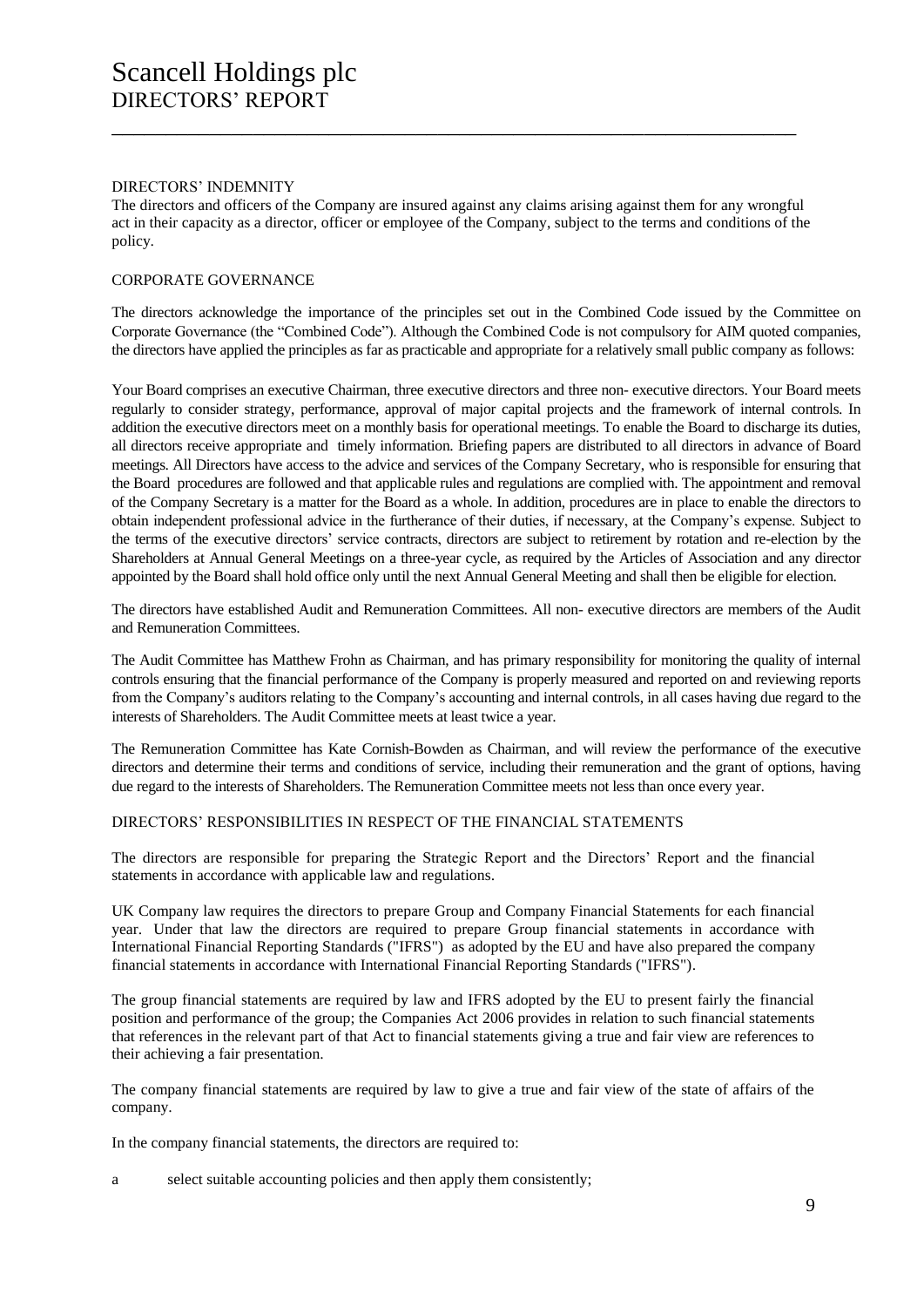- b make judgements and estimates that are reasonable and prudent;
- c for the company financial statements, state whether they have been prepared in accordance with IFRSs adopted by the EU;

\_\_\_\_\_\_\_\_\_\_\_\_\_\_\_\_\_\_\_\_\_\_\_\_\_\_\_\_\_\_\_\_\_\_\_\_\_\_\_\_\_\_\_\_\_\_\_\_\_\_\_\_\_\_\_\_\_\_\_\_\_\_\_

d prepare the financial statements on the going concern basis unless it is inappropriate to presume that the company will continue in business.

The directors are responsible for keeping proper accounting records that are sufficient to show and explain the Company's transactions and which disclose with reasonable accuracy at any time the financial position of the company and to enable them to ensure that the financial statements comply with the requirements of the Companies Act 2006. They are also responsible for safeguarding the assets of the group and hence for taking reasonable steps for the prevention and detection of fraud and other irregularities.

The directors are responsible for the maintenance and integrity of the corporate and financial information included on the company's website.

### STATEMENT AS TO DISCLOSURE OF INFORMATION TO AUDITORS

The directors who were in office on the date of approval of these financial statements have confirmed, as far as they are aware, that there is no relevant audit information (as defined by section 418 of the Companies Act 2006) of which the auditors are unaware. Each of the directors have confirmed that they have taken all the steps that they ought to have taken as directors in order to make themselves aware of any relevant audit information and to establish that it has been communicated to the auditor.

### AUDITORS

The auditors Champion Accountants LLP, are deemed to be re-appointed under section 487(2) of the Companies Act 2006.

By approval of the Board on  $15<sup>th</sup>$  September 2016

**John Chiplin** Chairman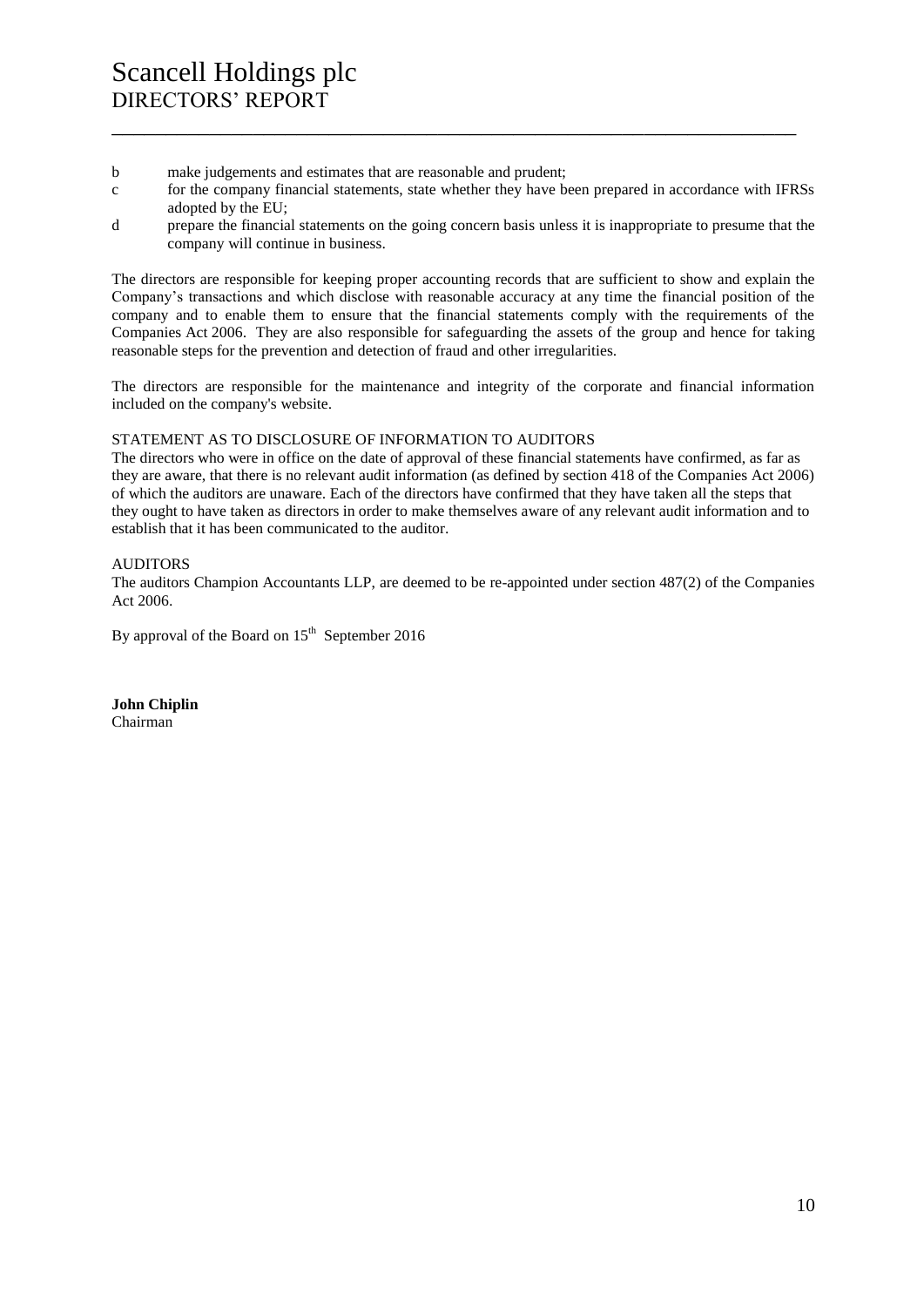### **Independent Auditor's Report to the Shareholders of Scancell Holdings PLC**

We have audited the financial statements of Scancell Holdings PLC for the year ended 30 April 2016 which comprise the Consolidated Profit or Loss and Other Comprehensive Income Statement, the Consolidated and Parent Company Statements of Changes in Equity, the Consolidated and Parent Company Statements of Financial Position, the Consolidated and Parent Company Cash Flow Statements and the related notes. The financial reporting framework that has been applied in their preparation is applicable law and International Financial Reporting Standards (IFRSs) as adopted by the European Union.

This report is made solely to the company's members, as a body, in accordance with Chapter 3 Part 16 of the Companies Act 2006. Our audit work has been undertaken so that we might state to the company's members those matters we are required to state to them in an auditor's report and for no other purpose. To the fullest extent permitted by law, we do not accept or assume responsibility to anyone other than the company and the company's members as a body, for our audit work, for this report, or for the opinions we have formed.

### **Respective responsibilities of directors and auditors**

As explained more fully in the Directors' Responsibilities Statement, the directors are responsible for the preparation of the financial statements and for being satisfied that they give a true and fair view. Our responsibility is to audit and express an opinion on the financial statements in accordance with applicable law and International Standards on Auditing (UK and Ireland). Those standards require us to comply with the Auditing Practices Board's (APB's) Ethical Standards for Auditors.

### **Scope of the audit of the financial statements**

A description of the scope of an audit of financial statements is provided on the FRC's website at : [www.frc.org.uk/apb/scope/private.cfm](http://www.frc.org.uk/apb/scope/private.cfm)

### **Opinion**

In our opinion:

- the financial statements give a true and fair view of the state of the group's and of the parent company's affairs as at 30 April 2016, and of the group's loss for the year then ended;
- the financial statements have been prepared in accordance with IFRSs as adopted by the European Union; and
- the financial statements have been prepared in accordance with the requirements of the Companies Act 2006.

### **Opinion on other matter prescribed by the Companies Act 2006**

In our opinion the information given in the Strategic Report and Directors' Report for the financial year for which the financial statements are prepared is consistent with the financial statements.

### **Matters on which we are required to report by exception**

We have nothing to report in respect of the following matters where the Companies Act 2006 requires us to report to you if, in our opinion:

- adequate accounting records have not been kept by the parent company, or returns adequate for our audit have not been received from branches not visited by us; or
- the parent company financial statements are not in agreement with the with the accounting records and returns; or
- certain disclosures of directors' remuneration specified by law are not made; or
- we have not received all the information and explanations we require for our audit.

Changian Accountants LLP

### **Susan** *Harris MA ACA*

*Senior Statutory Auditor, for and on behalf of Champion Accountants LLP Chartered Accountants & Statutory Auditor 2 nd Floor, Refuge House 33-37 Watergate Row, Chester CH1 2LE 15th September, 2016*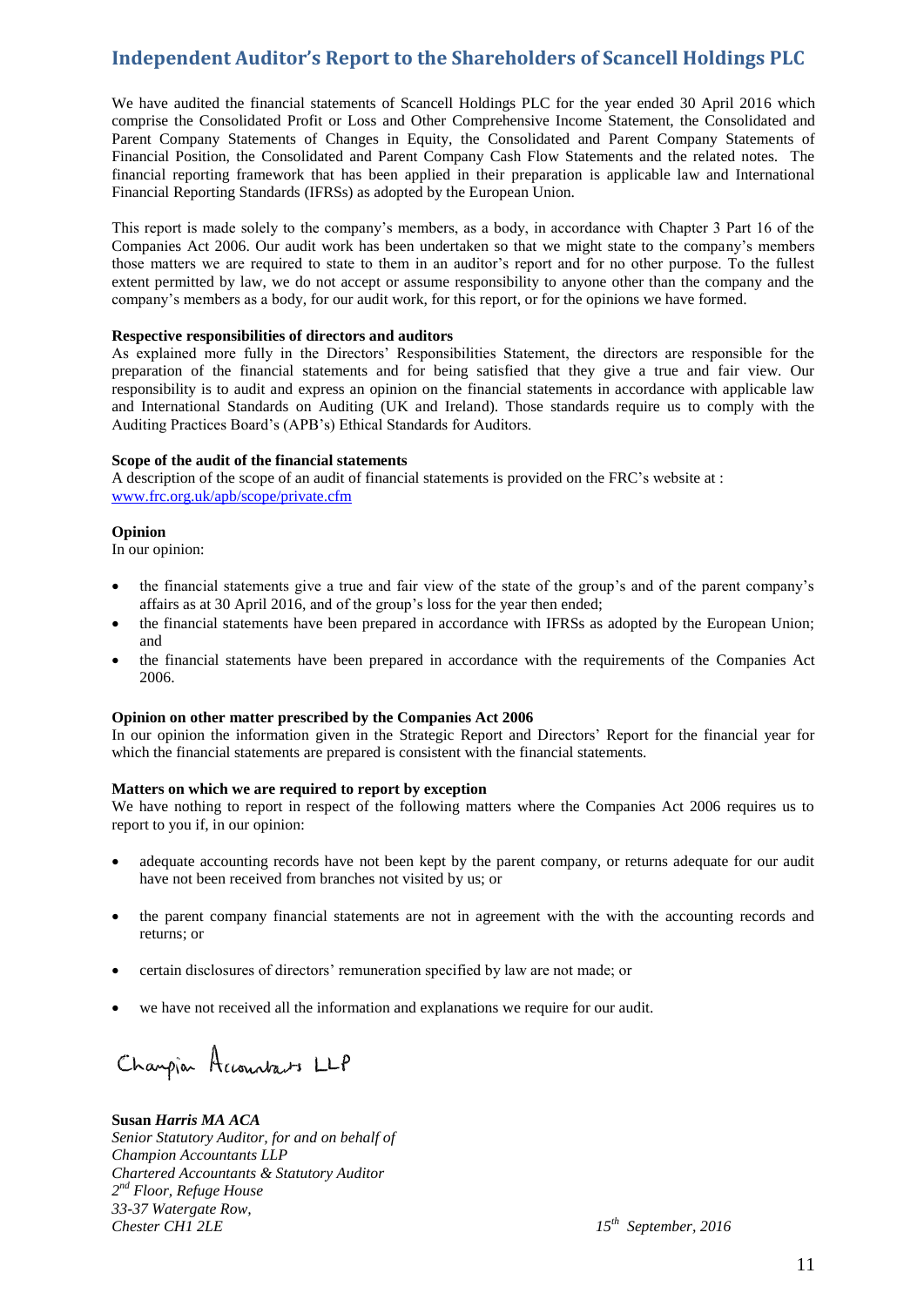### Scancell Holdings plc CONSOLIDATED PROFIT OR LOSS AND OTHER COMPREHENSIVE INCOME STATEMENT

for the year ended 30 April 2016

|                                                          | <b>Notes</b>   | 2016<br>$\pounds$ | 2015<br>£   |
|----------------------------------------------------------|----------------|-------------------|-------------|
| Development expenses                                     |                | (2,009,046)       | (2,118,366) |
| Administrative expenses                                  |                | (1,034,117)       | (841, 629)  |
| OPERATING LOSS                                           | 3              | (3,043,163)       | (2,959,995) |
| Interest receivable and similar income                   |                | 13,552            | 131,513     |
| <b>LOSS BEFORE TAXATION</b>                              |                | (3,029,611)       | (2,828,482) |
| Taxation                                                 | $\overline{4}$ | 446,338           | 413,852     |
| <b>LOSS FOR THE YEAR</b>                                 |                | (2,583,273)       | (2,414,630) |
| Attributable to:<br>Equity holders of the parent company |                | (2,583,273)       | (2,414,630) |
| EARNINGS PER ORDINARY SHARE (pence)                      | 5              |                   |             |
| Continuing<br>Basic                                      |                | (1.14p)           | (1.07p)     |
| Diluted                                                  |                | (1.14p)           | (1.07p)     |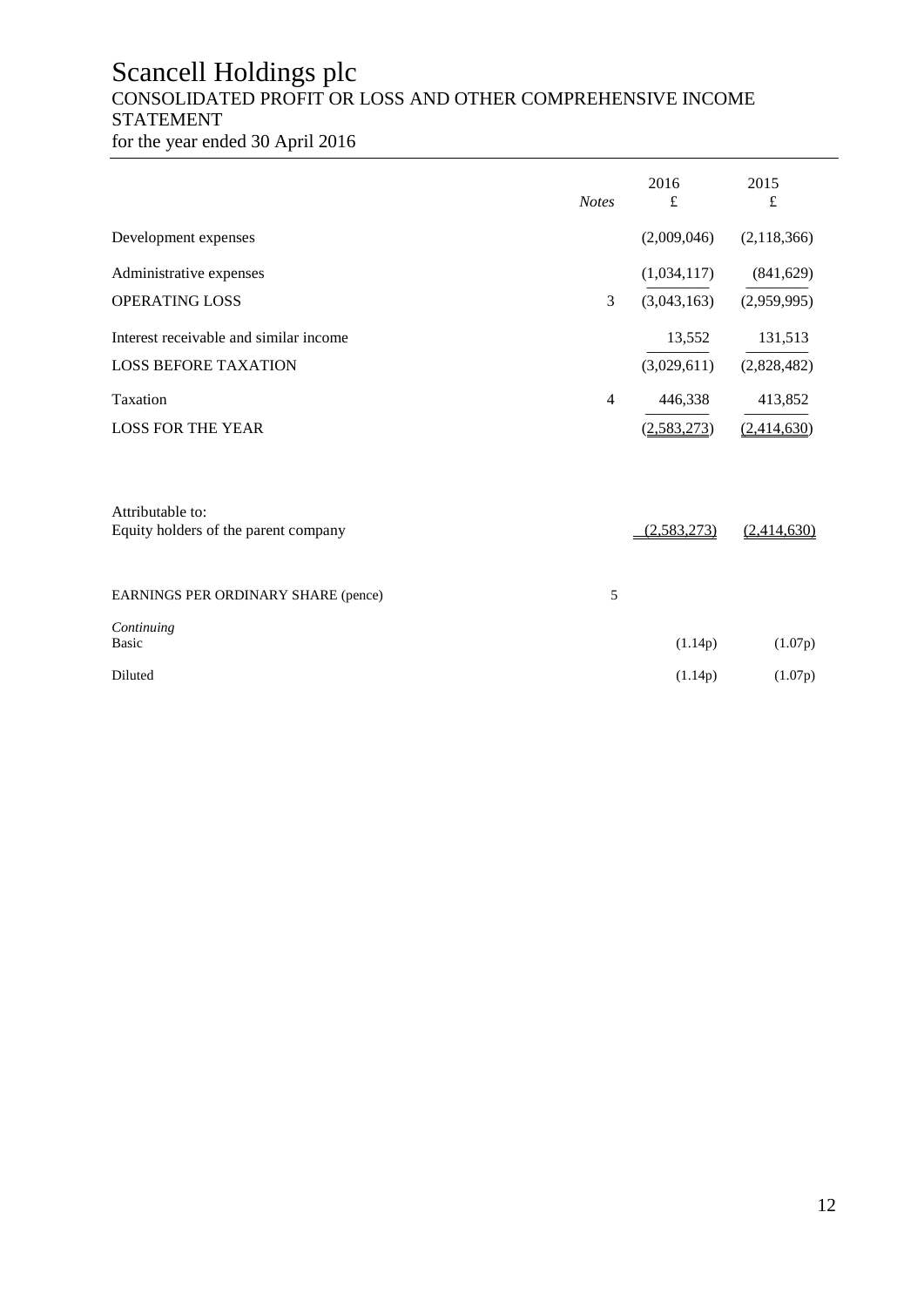# Scancell Holdings plc CONSOLIDATED STATEMENT OF CHANGES IN EQUITY

for the year ended 30 April 2016

|                          | <b>Share</b><br>Capital | Share<br><b>Premium</b> | <b>Share</b><br>Option | <b>Retained</b><br><b>Earnings</b> | <b>Total</b> |
|--------------------------|-------------------------|-------------------------|------------------------|------------------------------------|--------------|
|                          | £                       | £                       | £                      | £                                  | £            |
| Balance 1st May 2014     | 224,951                 | 16,036,276              | 522,358                | (7,706,321)                        | 9,077,264    |
| Loss for the year        |                         |                         |                        | (2,414,630)                        | (2,414,630)  |
| Share option charge      |                         |                         | 91,368                 |                                    | 91,368       |
| Balance 30 April 2015    | 224,951                 | 16,036,276              | 613,726                | (10, 120, 951)                     | 6,754,002    |
| Share issue              | 36,607                  | 6,186,653               |                        |                                    | 6,223,260    |
| Expenses of issue        |                         | (437, 634)              |                        |                                    | (437, 634)   |
| Loss for the year        |                         |                         |                        | (2,583,273)                        | (2,583,273)  |
| Share option charge.     |                         |                         | 35,926                 |                                    | 35,926       |
| Balance at 30 April 2016 | 261,558                 | 21,785,295              | 649,652                | (12,704,224)                       | 9,992,281    |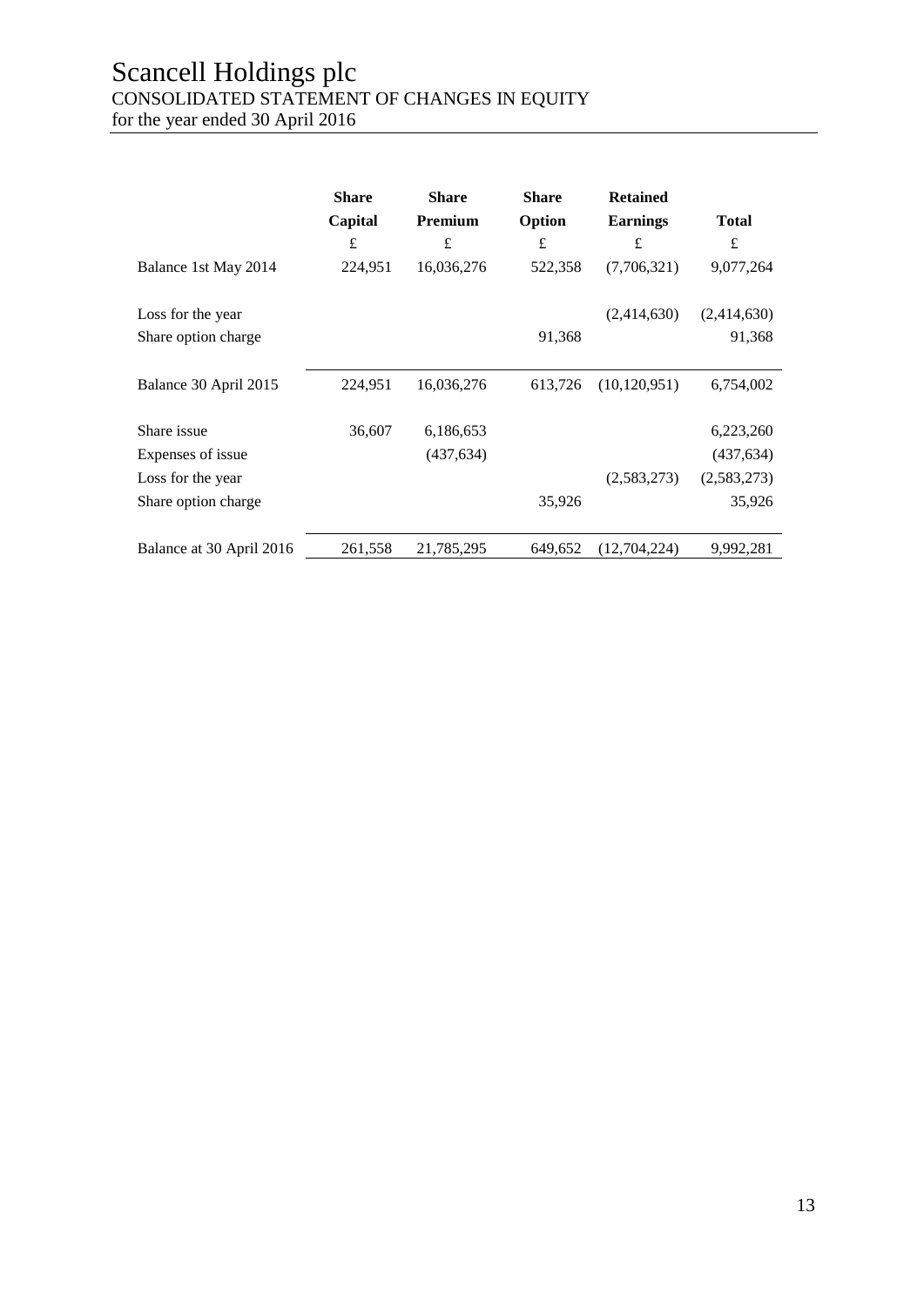# Scancell Holdings plc

### CONSOLIDATED STATEMENT OF FINANCIAL POSITION

As at 30 April 2016

|                                           | <b>Notes</b> | 2016<br>£    | 2015<br>£      |
|-------------------------------------------|--------------|--------------|----------------|
| <b>ASSETS</b>                             |              |              |                |
| Non-current assets<br>Plant and machinery | 9            | 64,611       | 86,504         |
| Goodwill                                  | 10           | 3,415,120    | 3,415,120      |
|                                           |              | 3,479,731    | 3,501,624      |
| <b>Current</b> assets                     |              |              |                |
| Trade and other receivables               | 12           | 120,765      | 136,785        |
| Tax receivables                           |              | 440,001      | 660,504        |
| Cash and cash equivalents                 |              | 6,527,435    | 3,059,001      |
|                                           |              | 7,088,201    | 3,856,290      |
| <b>TOTAL ASSETS</b>                       |              | 10,567,932   | 7,357,914      |
|                                           |              |              |                |
| <b>LIABILITIES</b>                        |              |              |                |
| <b>Current Liabilities</b>                |              |              |                |
| Trade and other payables                  | 13           | (575, 651)   | (603, 912)     |
| <b>TOTAL LIABILITIES</b>                  |              | (575, 651)   | (603, 912)     |
|                                           |              |              |                |
| <b>NET ASSETS</b>                         |              | 9,992,281    | 6,754,002      |
|                                           |              |              |                |
| <b>SHAREHOLDERS' EQUITY</b>               |              |              |                |
| Called up share capital                   | 14           | 261,558      | 224,951        |
| Share premium                             | 15           | 21,785,295   | 16,036,276     |
| Share option reserve                      | 15           | 649,652      | 613,726        |
| Profit and loss account                   | 15           | (12,704,224) | (10, 120, 951) |
| TOTAL SHAREHOLDERS' EQUITY                |              | 9,992,281    | 6,754,002      |
|                                           |              |              |                |

These financial statements were approved by the directors and authorised for issue on 15 September, 2016 and are signed on their behalf by:

**John Chiplin** Director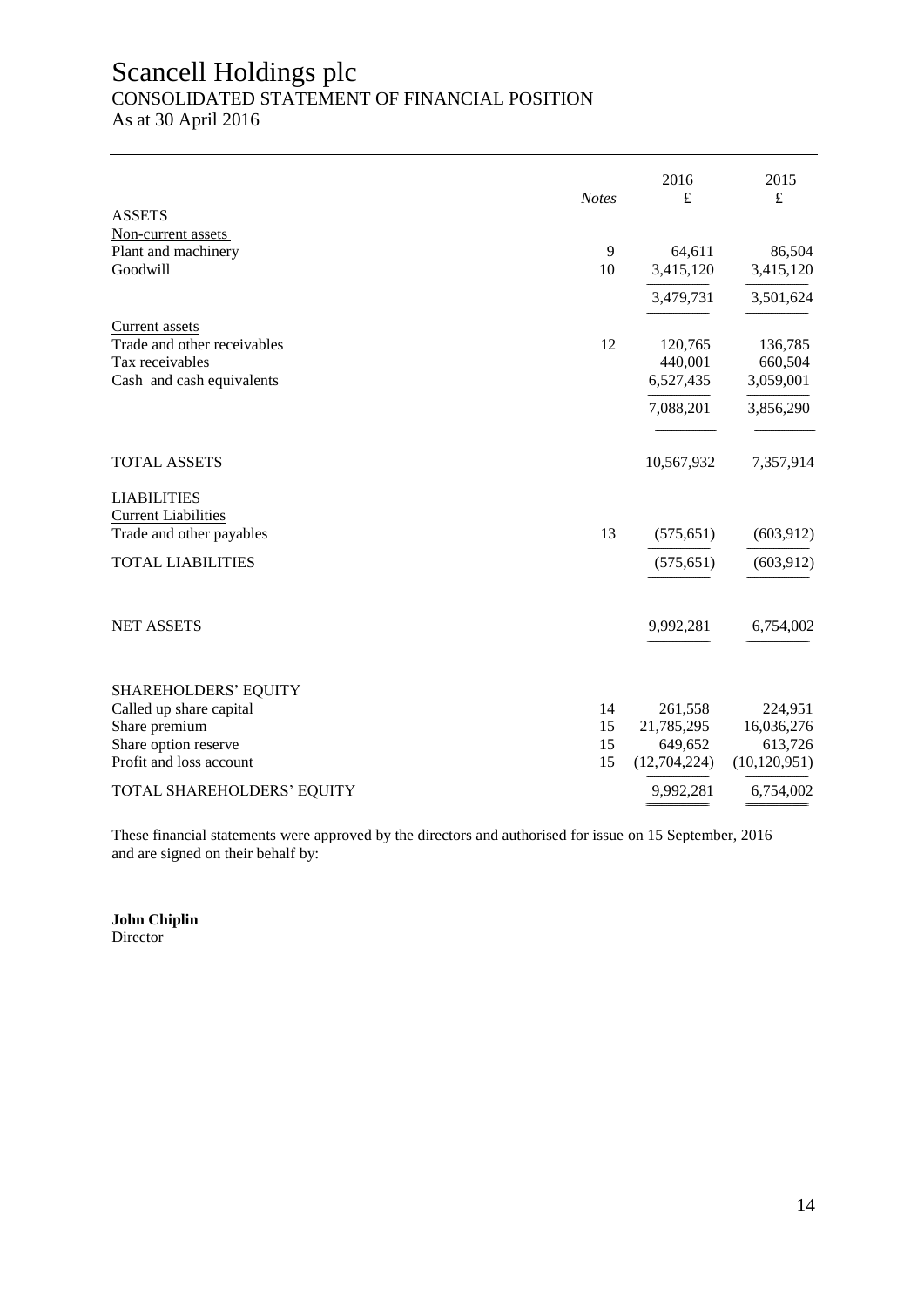# Scancell Holdings plc

### CONSOLIDATED CASH FLOW STATEMENT

for the year ended 30 April 2016

| <b>Notes</b>                                                    | 2016<br>£               | 2015<br>£              |
|-----------------------------------------------------------------|-------------------------|------------------------|
| <b>Operating activities</b>                                     |                         |                        |
| 19<br>Cash generated from operations<br>Income taxes received   | (2,997,585)<br>666,841  | (2,763,460)<br>124,713 |
| Net cash from operating activities                              | (2,330,744)             | (2,638,747)            |
| <b>Investing activities</b>                                     |                         |                        |
| Grant monies                                                    | 9,776                   | 64,668                 |
| Other income<br>Finance income                                  | 3,776                   | 49,725<br>17,121       |
| Net cash used by investing activities                           | 13,552                  | 131,514                |
| <b>Financing activities</b>                                     |                         |                        |
| Proceeds from issue of share capital<br>Expenses of share issue | 6,223,260<br>(437, 634) |                        |
| Net cash generated from financing activities                    | 5,785,626               |                        |
| Net increase/(decrease) in cash and cash equivalents            | 3,468,434               | (2,507,233)            |
| Cash and cash equivalents at beginning of the year              | 3,059,001               | 5,566,234              |
| Cash and cash equivalents at end of the year                    | 6,527,435               | 3,059,001              |

\_\_\_\_\_\_\_\_\_\_\_\_\_\_\_\_\_\_\_\_\_\_\_\_\_\_\_\_\_\_\_\_\_\_\_\_\_\_\_\_\_\_\_\_\_\_\_\_\_\_\_\_\_\_\_\_\_\_\_\_\_\_\_\_\_\_\_\_\_\_\_\_\_\_\_\_\_\_\_\_\_\_\_\_\_\_\_\_\_\_\_\_\_\_\_\_\_\_\_\_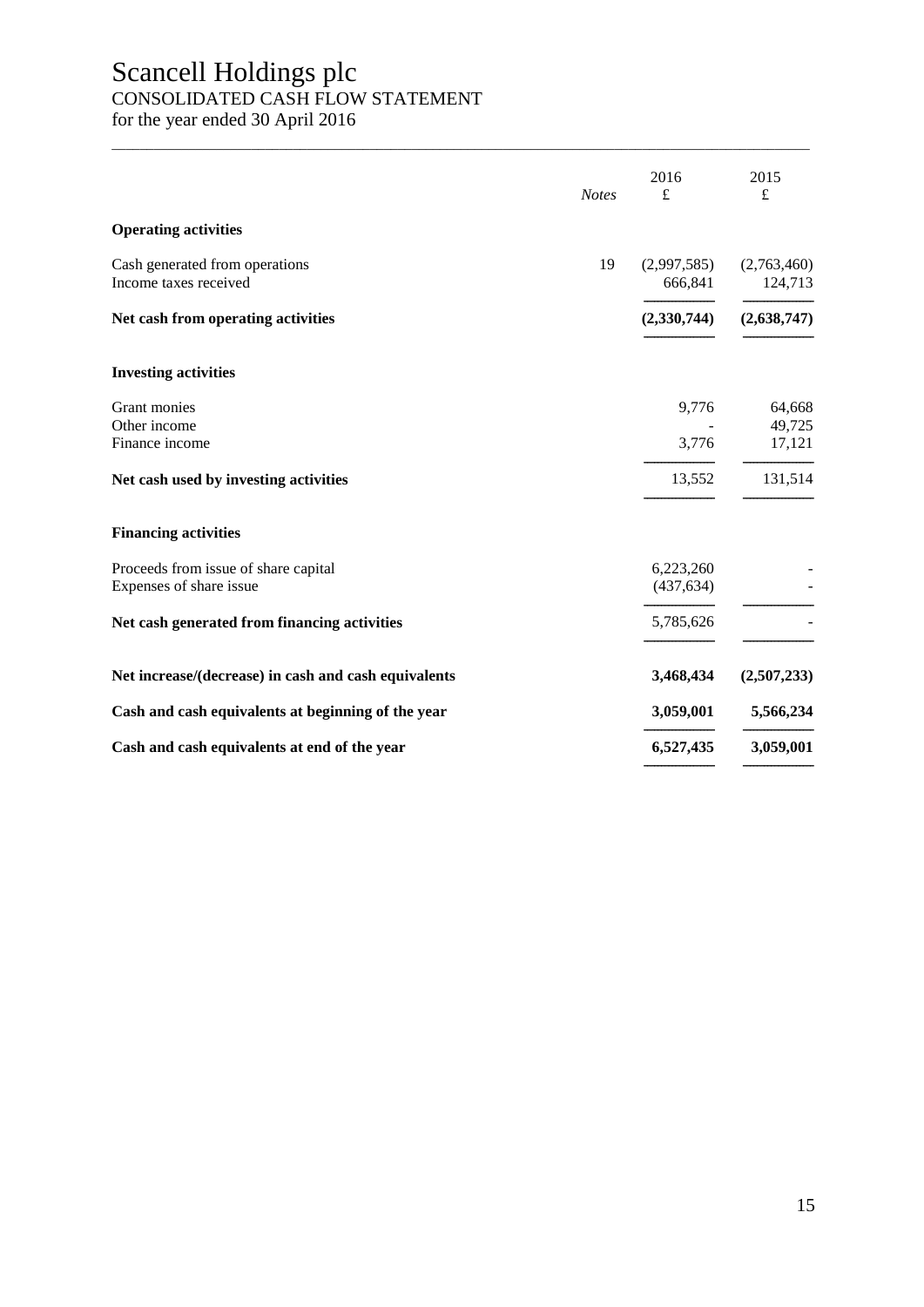### 1 ACCOUNTING POLICIES

### *Basis of Preparation*

These financial statements were approved by the board of directors on 15 September, 2016

The financial statements have been prepared on the going concern basis on the grounds that the directors have reviewed the funding available and the group's cash flow forecast and are content that sufficient resources are available to enable the group to continue in operation for at least twelve months from the date of approval of these accounts.

These financial statements have been prepared in accordance with International Financial Reporting Standards ('IFRS'), as adopted by the European Union, and with those parts of the Companies Act 2006 applicable to companies reporting under IFRS. Assets and liabilities are initially recognised at historical cost or transaction value unless otherwise stated in the relevant accounting policies below.

The financial statements are presented in sterling which is the functional currency of the company rounded up to the nearest pound.

### *New standards and interpretation*

At the date of authorisation of these financial statements a number of new Standards and Interpretations have been issued but are not yet effective and have not been applied in these financial statements.

The directors do not believe that the adoption of these Standards and Interpretations would have a material impact on the financial statements of the Group. The directors anticipate that the adoption of these Standards and Interpretations in future periods will have no material impact on the financial statements of the Group when the relevant standards and interpretations come into effect.

### *Key sources of estimation and uncertainty*

The preparation of financial statements in accordance with IFRS requires the use of certain critical accounting estimates. It also requires management to exercise judgement in the process of applying the accounting policies. The notes to the financial statements set out areas involving a higher degree of judgement or complexity, or areas where assumptions are significant to the financial statements such as intangible assets. Although these estimates are based upon management's best knowledge of the amount event or actions, actual results may ultimately differ from those estimates. In the process of applying the Group's accounting policies, management has made the following judgements that have the most significant effect on the amounts recognised in the financial statements:

### *Identification and valuation of intangible assets on acquisition*

The directors use their judgement to identify the separate intangible assets and then determine a fair value for each based upon the consideration paid, the nature of the asset, industry statistics, future potential and other relevant factors. These fair values will be reviewed for indications of impairment annually.

### *Segmental analysis*

The Group's principal activity consists of the discovery and development of novel monoclonal antibodies and vaccines for the treatment of cancer. The directors believe that these activities comprise one operational segment and consequently segmental analysis by business segment is not considered necessary.

### *Share-based payments*

In calculating the fair value of equity-settled share-based payments using the Black-Scholes option pricing model, the directors are required to exercise their judgement in determining input parameters which may have a material effect on the fair value calculated..

The financial statements have been prepared under the historical cost convention and in accordance with applicable accounting standards.

### BUSINESS COMBINATIONS

The financial statements incorporate the financial statements of the Company and its subsidiary, Scancell Limited. Unrealised gains on transactions between the Group and its subsidiary are eliminated. Unrealised losses are also eliminated unless the transaction provides evidence of an impairment of the asset transferred.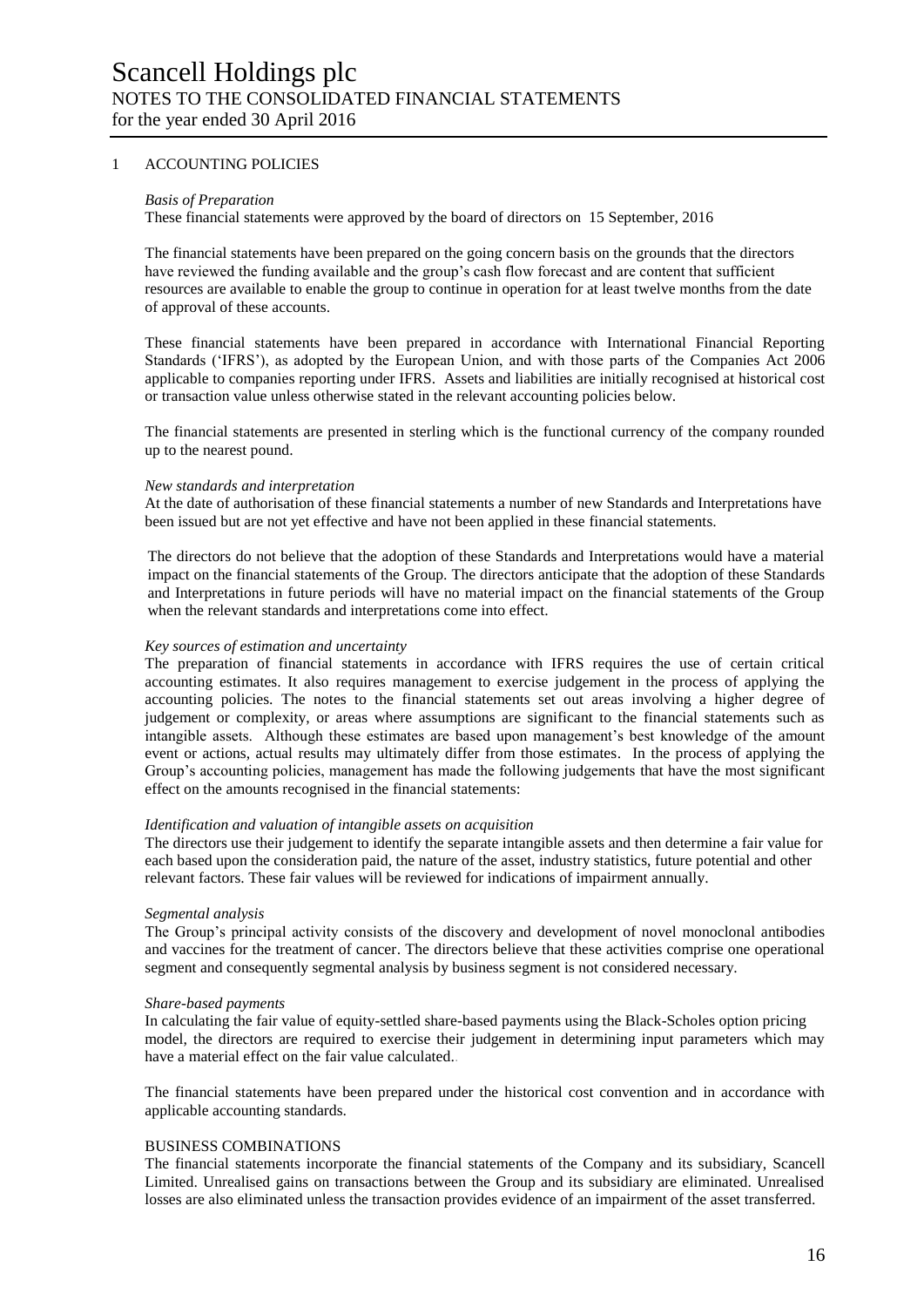The purchase method of accounting is used to account for the acquisition of subsidiaries by the Group since date of transition. The cost of an acquisition is measured as the fair value of the assets given, equity instruments issued and liabilities incurred or assumed at the date of exchange, plus costs directly attributable to the acquisition. Any costs related to the acquisition are expensed in the period in which they are incurred.

Identifiable assets acquired and liabilities and contingent liabilities assumed in a business combination are measured initially at their fair values at the acquisition date. The excess of the cost of the acquisition over the fair value of assets and liabilities is recorded as goodwill. If the cost of the acquisition is less than the fair value of the net assets of the subsidiary acquired the difference is recognised directly in the consolidated profit or loss and other comprehensive income statement.

### Subsidiary:

A subsidiary is an entity controlled by the Company. Control exists when the Company has the power, directly or indirectly (but normally through voting rights granted through the Company's shareholdings), to govern the financial and operating policies of an entity to obtain benefits from its activities. The financial statements of the subsidiary are included in the consolidated financial statements.

### Acquisitions:

On acquisition, the assets and liabilities of a subsidiary, including identifiable intangible assets, are measured at their fair value at the date of acquisition. Any excess of the cost of acquisition over the fair value of the identifiable net assets acquired is recorded as goodwill. Goodwill is reviewed for impairment annually and any impairment is recognised immediately in the consolidated profit or loss and other comprehensive income statement. Impairment is determined by comparing the recoverable amount of goodwill with its carrying value. For goodwill, the carrying value is compared to the market capitalisation of Scancell Holdings plc, as quoted on AIM at the year end. The recoverable amount is the greater of an asset's value in use or its fair value less costs to sell. Where the recoverable amount is less than the carrying value, the asset is considered impaired and is written down through the consolidated profit or loss and other comprehensive income statement to its recoverable amount.

The Directors have carried out an impairment review of goodwill carried forward at the balance sheet date and do not believe that an adjustment for impairment is necessary.

The results and cash flows relating to the business are included in the consolidated accounts from the date of combination.

### REVENUE

Revenue is measured at the fair value of the consideration received or receivable and net of discounts and sales related taxes at the point when the company is legally entitled to the income.

### EXPENDITURE

All expenditure is accounted for on an accruals basis and is classified under headings that aggregate all costs related to the category of expenditure.

### TANGIBLE FIXED ASSETS

Tangible fixed assets are stated at cost less accumulated depreciation and any accumulated impairment losses.

Depreciation is provided at the following annual rates in order to write off each asset over its estimated useful life

| Plant and machinery | - 25% on reducing balance |
|---------------------|---------------------------|
| Computer Equipment  | - 33% on reducing balance |

### IMPAIRMENT OF TANGIBLE AND INTANGIBLE ASSETS

At each balance sheet date, the Group reviews the carrying amounts of its tangible and intangible assets to determine whether there is any indication that those assets have suffered an impairment loss. If any such indication exists, the recoverable amount of the asset is estimated in order to determine the extent of the impairment loss (if any). An impairment loss is immediately recognised as an expense, in the consolidated profit or loss and other comprehensive income statement. The recoverable amount is the greater of an asset's value in use or its fair value less costs to sell. Where the recoverable amount is less than the carrying value, the asset is considered impaired and is written down through the consolidated profit or loss and other comprehensive income statement to its recoverable amount less costs to sell.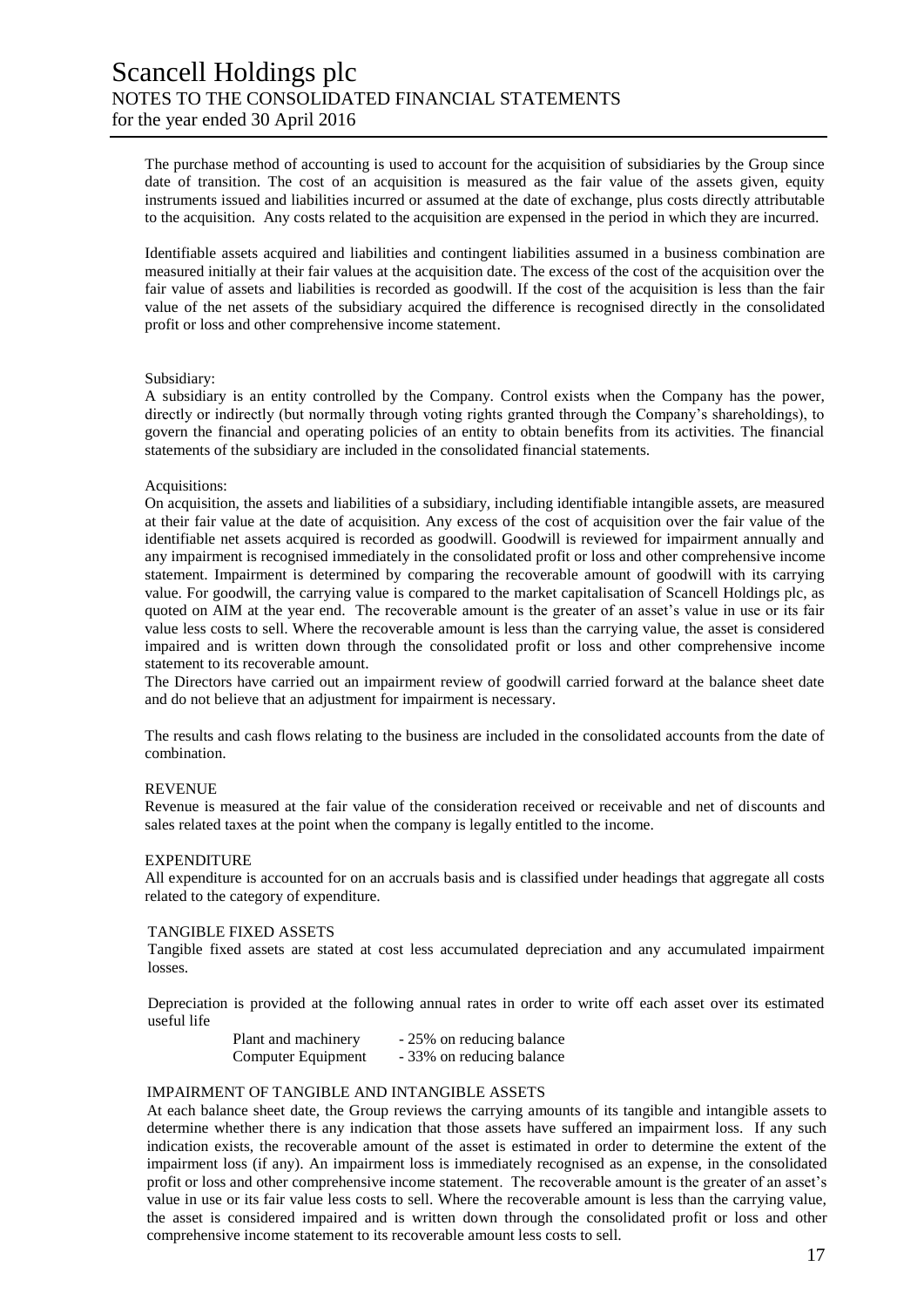### TAXATION

Current tax is provided at amounts expected to be paid (or recovered) using the tax rates and laws that have been enacted or substantially enacted by the balance sheet date.

Deferred tax is recognised in respect of all temporary differences identified at the balance sheet date, except to the extent that the deferred tax arises from the initial recognition of goodwill (if amortisation of goodwill is not deductible for tax purposes) or the initial recognition of an asset or liability in a transaction which is not a business combination and at the time of the transaction affects neither accounting profit nor taxable profit and loss. Temporary differences are differences between the carrying amount of the Group's assets and liabilities and their tax base.

Deferred tax liabilities may be offset against deferred tax assets within the same taxable entity. Any remaining deferred tax asset is recognised only when, on the basis of all available evidence, it can be regarded as probable that there will be suitable taxation profits, within the same jurisdiction, in the foreseeable future against which the deductible temporary differences can be utilised.

Deferred tax is provided on temporary differences arising in the subsidiary company except where the timing of reversal of the temporary differences will not reverse in the foreseeable future. Deferred tax is measured at the average tax rates that are expected to apply in the period in which the asset is realised or liability settled, based on tax rates and laws that have been enacted or substantially enacted by the balance sheet date. Measurement of deferred tax liabilities and assets reflects the tax consequences expected to fall from the manner in which the asset or liability is recovered or settled.

### INVESTMENTS

Investments in subsidiaries are stated at cost less any provisions for impairment. An impairment is recognised when the recoverable amount of the investment is less than the carrying amount.

### RESEARCH AND DEVELOPMENT

Expenditure on research and development is written off in the year in which it is incurred.

An internally generated asset arising from the group's development activities is only recognised if all of the following criteria are met:

- technical feasibility of completing the intangible asset so that it will be available for sale
- intention to complete the intangible asset and use or sell it
- ability to use or sell the intangible asset
- the intangible asset will generate future economic benefit

- resources are available both technically and financially in order to complete the development.

In the case of development projects undertaken by the group, regulatory and other uncertainties generally mean that such criteria are not met. Where no internally generated intangible asset can be recognised, development expenditure is recognised as an expense in the period in which it is incurred.

### HIRE PURCHASE AND LEASING COMMITMENTS

Rentals paid under operating leases are charged to the profit and loss account on a straight line basis over the period of the lease.

### FOREIGN CURRENCIES

Foreign currency assets and liabilities are converted to sterling at the rates of exchange ruling at the end of the financial year. Transactions in foreign currencies are converted to sterling at the rates of exchange ruling at the transaction date. All of the resulting exchange differences are recognised in the profit and loss account as they arise.

### CASH

Cash includes cash-in-hand, deposits held at call with banks, and bank overdrafts. Bank overdrafts are shown within current liabilities on the balance sheet.

### CREDITORS AND PROVISIONS

Creditors and provisions are recognised when the company has a present obligation resulting from a past event that will probably result in the transfer of funds to a third party and the amount to be settled can be reliably measured or estimated.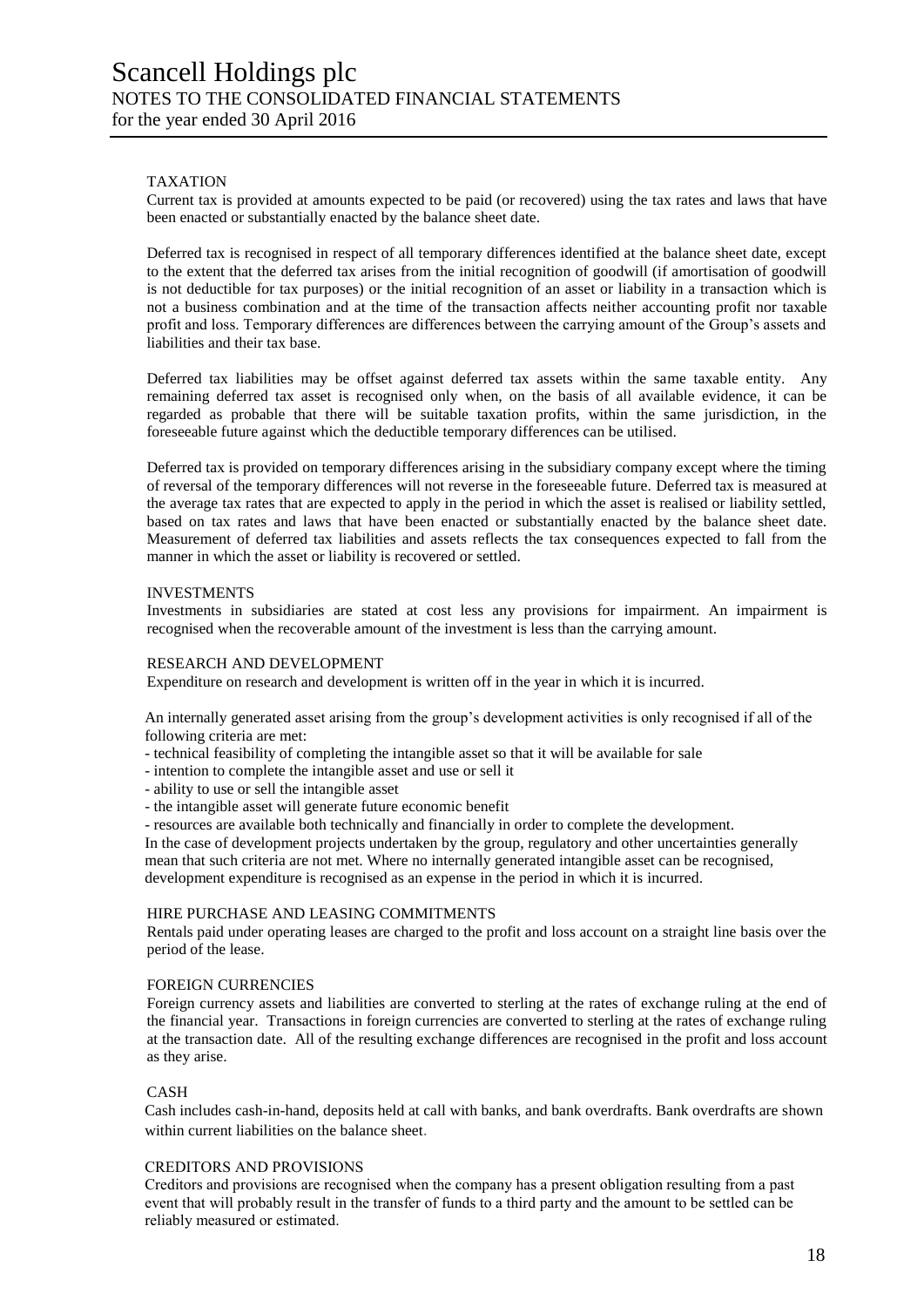### **EQUITY**

Equity comprises the following:

- Share capital represents the nominal value of equity shares.
- Share premium represents the excess over nominal value of the fair value of consideration received for equity shares, net of expenses of the share issue.
- Retained earnings include all current and prior period results as disclosed in the consolidated profit or loss and other comprehensive income statement.
- Share-based payment reserve is the corresponding entry to the expense arising from equity-settled share-based payments.

### SHARE BASED PAYMENTS

In accordance with IFRS2 – 'Share based payments', a charge is made for all share –based payments including share options based upon the fair value of the instrument issued.

Under IFRS 2 the charge in the Profit and Loss Account for granted share options is based upon the fair value of the options at grant date and is charged over the expected vesting period. Estimates of leaver rates are taken into account over the vesting period. A charge has been recognised for all awards granted and is charged to the same expense category as the remuneration costs for the employee to whom the share award has been made. An equivalent amount is credited to the share option reserve in the balance sheet, with no resulting impact on net assets. The share options have been granted to directors and employees in the subsidiary company, Scancell Limited. Within Scancell Holdings plc, the parent company, a credit has been made to the share option reserve whilst the debit is treated as an increase in the value of the subsidiary company.

### 2 SEGMENT REPORTING

A business segment is a group of assets and operations engaged in providing products or services that are subject to risks and returns that are different from those of other business segments. A geographical segment is engaged in providing products or services within a particular economic environment that are subject to risks and returns which are different from those of segments operating in other economic environments.

The directors consider that the group operated within a single business segment.

### 3 OPERATING LOSS

|   |                                                                          | 2016      | 2015      |
|---|--------------------------------------------------------------------------|-----------|-----------|
|   |                                                                          | £         | £         |
|   | Operating Loss is stated after charging/(crediting):                     |           |           |
|   | Depreciation on tangible fixed assets                                    | 21,893    | 29,117    |
|   | Operating lease rentals                                                  | 12,500    | 14,523    |
|   | Research and development                                                 | 2,009,046 | 2,118,366 |
|   | Auditors' remuneration – fee payable for audit of the company            | 8,250     | 7,250     |
|   | Auditors' remuneration – fee payable for audit of the subsidiary company | 10,775    | 7,250     |
|   | Auditors' remuneration for non-audit services                            | 1,500     | 1,260     |
|   | Directors' remuneration                                                  | 330,448   | 150,413   |
|   |                                                                          |           |           |
| 4 | <b>TAXATION</b>                                                          |           |           |
|   | Analysis of the tax credit                                               |           |           |
|   | The tax credit on the loss on ordinary activities for the year was as    |           |           |
|   | follows:                                                                 |           |           |
|   |                                                                          | 2016      | 2015      |
|   | Current tax                                                              | £         | £         |
|   | UK corporation tax credits due on R&D expenditure                        | 440,001   | 422,976   |
|   | Adjustment to prior year                                                 | 6,337     | (9,124)   |
|   |                                                                          | 446,338   | 413,852   |

================================= =================================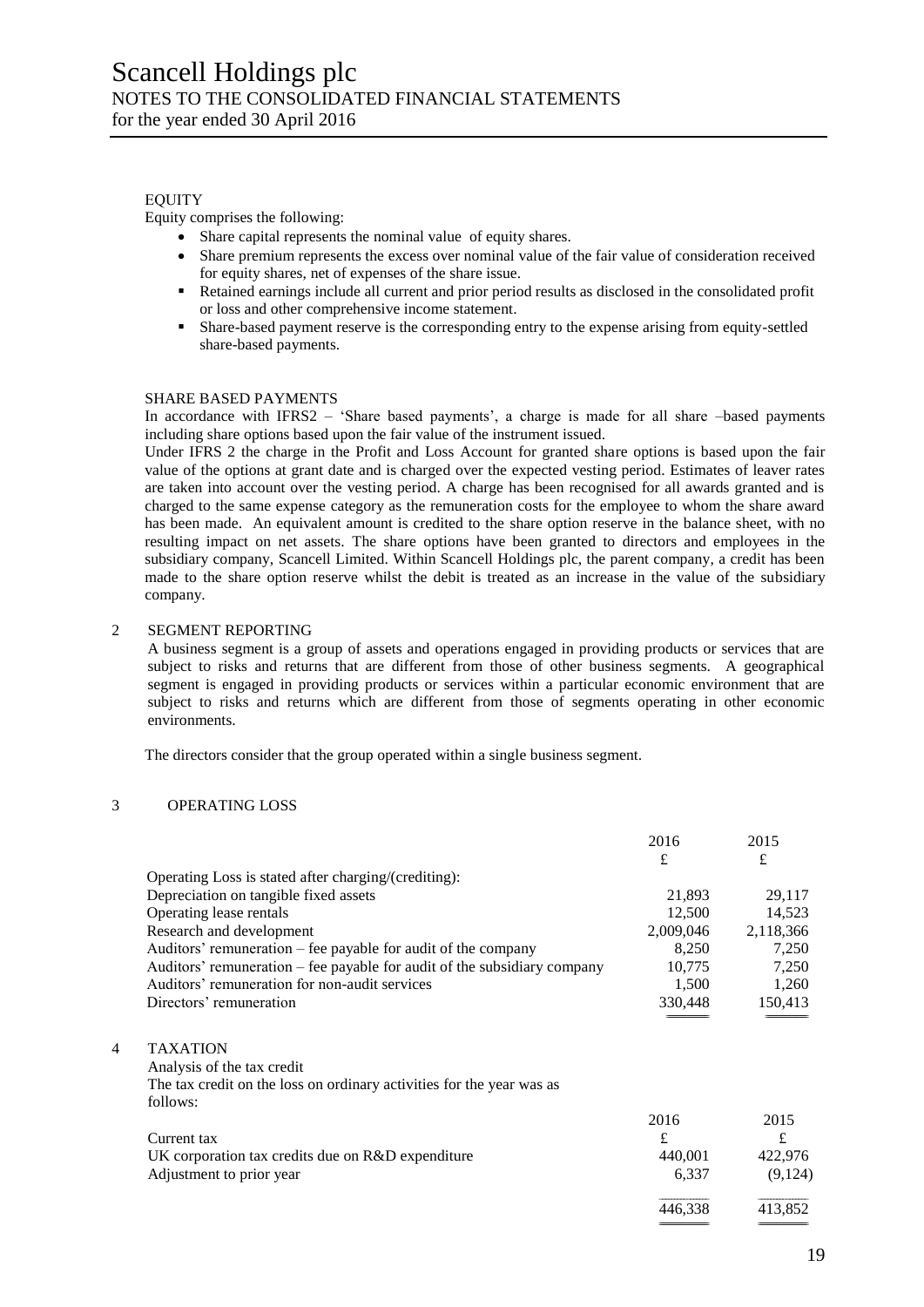### **Factors affecting the tax credit**

The tax assessed for the years is lower than the applicable rate of corporation tax in the UK. The difference is explained below:

|                                                                                               | 2016             | 2015             |
|-----------------------------------------------------------------------------------------------|------------------|------------------|
| Loss on ordinary activities before tax                                                        | £<br>(3,029,611) | £<br>(2,828,482) |
| Loss on ordinary activities multiplied by the small company rate of tax in<br>the UK $(20\%)$ | (605, 922)       | (565,696)        |
| Effects of:                                                                                   |                  |                  |
| Disallowed expenditure                                                                        | 8.733            | 20,028           |
| Timing differences                                                                            | 7.777            | 9,010            |
| Enhanced tax relief on R&D expenditure                                                        | (343,593)        | (327, 849)       |
| Reduced tax relief for losses surrendered for R&D tax credits                                 | 166,897          | 160,439          |
| Prior year (under)/ over provision                                                            | (6,337)          | 9.124            |
| Unrelieved losses carried forward                                                             | 326,107          | 281,092          |
| Current tax (credit)                                                                          | (446, 338)       | (413, 852)       |

The Group has tax losses to carry forward against future profits of approximately £11,180,000 (2015: £9,575,000).

A deferred tax asset has not been recognised in respect of these losses as the Group does not anticipate sufficient taxable profits to arise in the foreseeable future to fully utilise them.

The estimated value of the deferred tax asset not recognised measured at the prevailing rate of tax when the timing differences are expected to reverse is £1,888,000 (2015: £1,894,300).

### 5 EARNINGS PER SHARE

### *Basic earnings per share*

The earnings and weighted average number of ordinary shares used in the calculation of basic earnings per share is as follows:

|                                                                                                                           | 2016        | 2015        |
|---------------------------------------------------------------------------------------------------------------------------|-------------|-------------|
| Earnings used in the calculation of basic earnings per share<br>Profit for the year from discontinued operations included | (2,583,273) | (2,414,630) |
| in the calculation of basic earnings per share                                                                            |             |             |
| Earnings used in calculation of basic earnings per share from<br>continuing operations                                    | (2.583.273) | (2.414.630) |
| Weighted average number of ordinary shares of 0.1p each for the<br>calculation of basic earnings per share                | 227.558.335 | 224.950.683 |

### *Diluted earnings per share*

As the Group is reporting a loss from continuing operations for both years then, in accordance with IAS33, the share options are not considered dilutive because the exercise of the share options would have the effect of reducing the loss per share.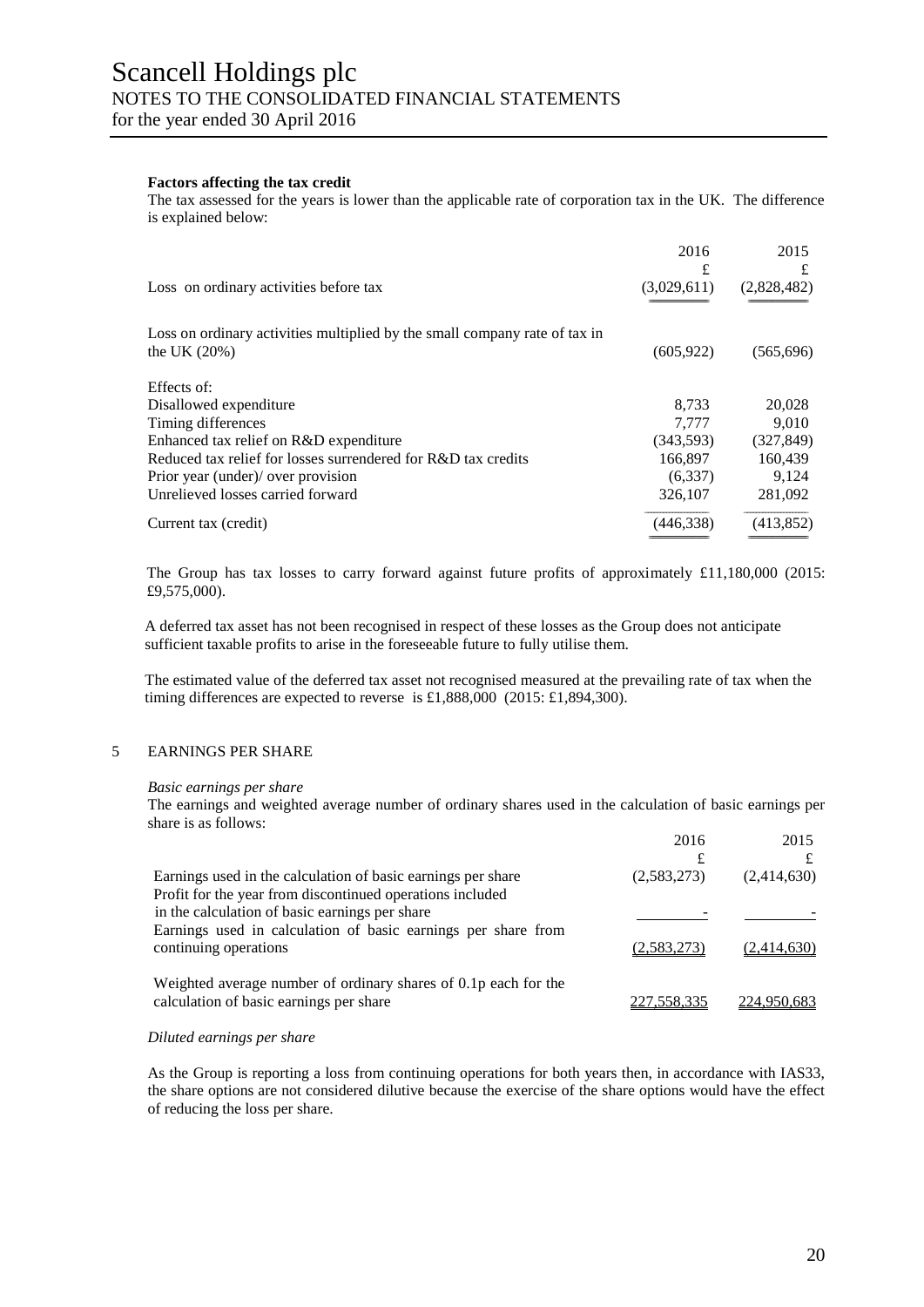### 6 STAFF COSTS

|                                                                                              | 2016    | 2015    |
|----------------------------------------------------------------------------------------------|---------|---------|
|                                                                                              |         | £       |
| Directors' salaries                                                                          | 259,959 | 130,413 |
| Wages and salaries                                                                           | 345,123 | 325,594 |
| Social security costs                                                                        | 63,847  | 46,379  |
| Pension contributions -directors                                                             | 40,625  | 20,000  |
|                                                                                              |         |         |
|                                                                                              | 709,554 | 522,386 |
|                                                                                              |         |         |
| A charge for share based payments totalling £35,926 (2015: £91,368) was<br>made in the year. |         |         |
|                                                                                              | 2016    | 2015    |
|                                                                                              | No.     | No.     |
| The average monthly number of persons during the year was:                                   |         |         |
| Research employees                                                                           | 9       | 9       |
| Other employees                                                                              |         |         |
|                                                                                              | 10      | 10      |
|                                                                                              |         |         |

### 7 REMUNERATION OF KEY MANAGEMENT PERSONNEL

Professor L Durrant received salary of £10,417 (2015: £10,000); Dr RM Goodfellow received salary of £127,334 (2015: £10,000); Dr S E Adams received a salary of £104,792 (2015: £100,000); Dr M Frohn received a salary of £15,833 (2015: £7,500) and Miss K Cornish-Bowden received a salary of £2,083 (2015 £nil). Details of consulting services provided by these directors are disclosed in note 18. In addition a charge for share based payments totalling £35,296 (2015:£91,368) was made in the year.

Dr S E Adams has retirement benefits accruing under a money purchase scheme.

### 8 LOSS OF PARENT COMPANY

As permitted by section 408 of the Companies Act 2006, the profit and loss and other comprehensive income of the parent company is not presented as part of these financial statements.

The parent company's loss and other comprehensive income for the financial year was £272,995 (2015: loss £184,260 )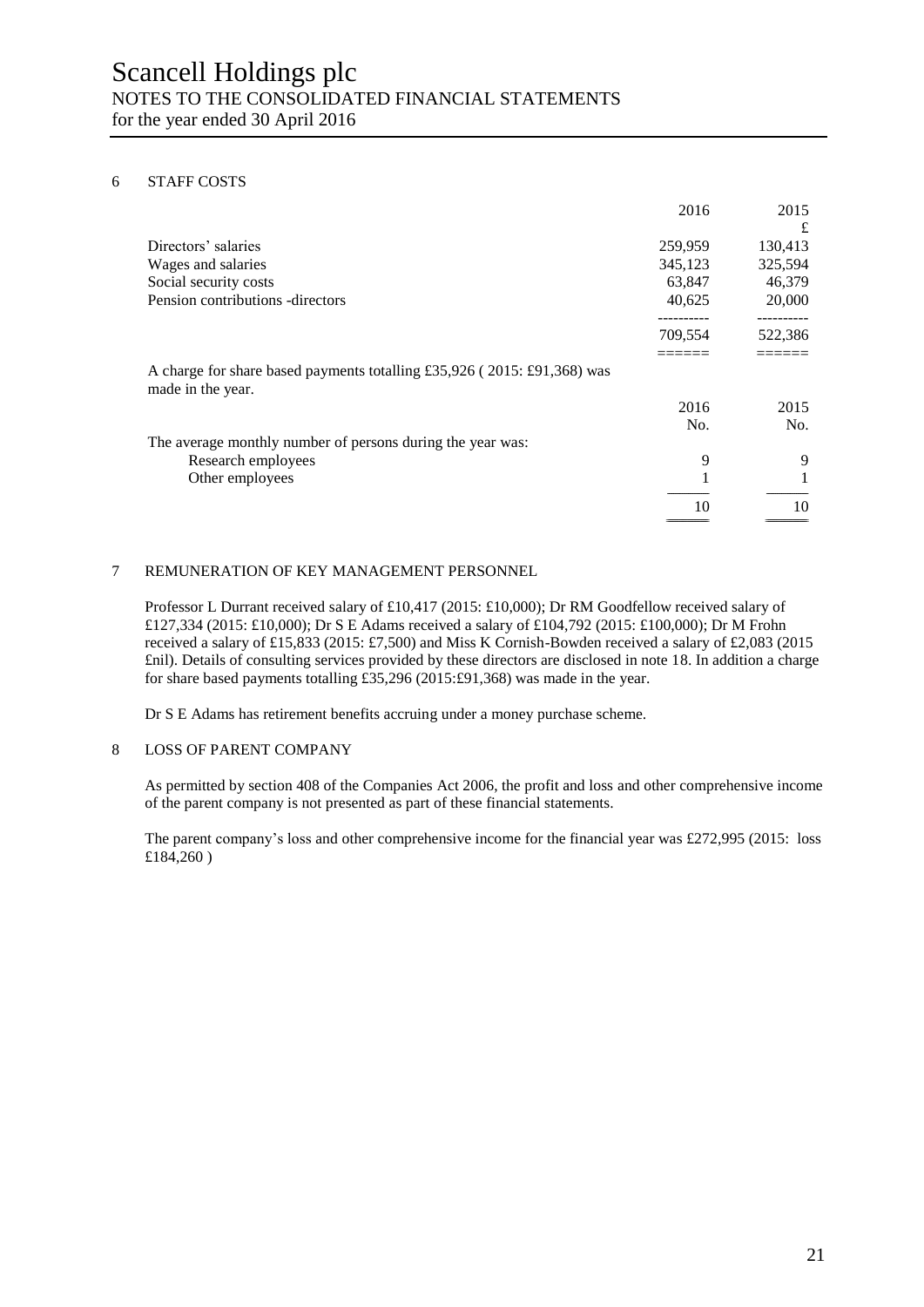# Scancell Holdings plc NOTES TO THE CONSOLIDATED FINANCIAL STATEMENTS

for the year ended 30 April 2016

### 9 TANGIBLE FIXED ASSETS

| current year                                                   | Computer<br>Equipment<br>£         | Plant and<br>machinery<br>£ | Total<br>£        |
|----------------------------------------------------------------|------------------------------------|-----------------------------|-------------------|
| <b>COST</b><br>As at 1 May 2015<br>Additions                   | 19,673                             | 465,540                     | 485,213           |
| As at 30 April 2016                                            | 19,673                             | 465,540                     | 485,213           |
| <b>DEPRECIATION</b><br>As at 1 May 2015<br>Charge for the year | 17,896<br>586                      | 380,813<br>21,307           | 398,709<br>21,893 |
| As at 30 April 2016                                            | 18,482                             | 402,120                     | 420,602           |
| NET BOOK VALUE<br>At 30 April 2016<br>At 1 May 2015            | 1,191<br>1,777                     | 63,420<br>84,727            | 64,611<br>86,504  |
| <i>prior</i> year                                              | Computer<br>Equipment<br>$\pounds$ | Plant and<br>machinery<br>£ | Total<br>£        |
| <b>COST</b><br>As at 1 May 2014<br>Additions                   | 19,673                             | 465,540                     | 485,213           |
| As at 30 April 2015                                            | 19,673                             | 465,540                     | 485,213           |
| <b>DEPRECIATION</b><br>As at 1 May 2014<br>Charge for the year | 17,021<br>875                      | 352,571<br>28,242           | 369,592<br>29,117 |
| As at 30 April 2015                                            | 17,896                             | 380,813                     | 398,709           |
| NET BOOK VALUE<br>At 30 April 2015                             | 1,777                              | 84,727                      | 86,504            |
| At 1 May 2014                                                  | 2,652                              | 112,969                     | 115,621           |

### 10 GOODWILL

| At 1May 2014 and 2015     | 3,415,120 |
|---------------------------|-----------|
| Additions                 |           |
| At 30 April 2015 and 2016 | 3,415,120 |

Goodwill is allocated to cash generating units ('CGU') and in the opinion of the directors the Group consists of a single CGU. The goodwill arose on the acquisition of the wholly owned subsidiary company, Scancell Limited and is considered to have an indefinite life. The directors have carried out an impairment review of the goodwill arising on the acquisition of Scancell Limited. The Group has no budgeted revenues for the foreseeable future and so the directors have compared the market capitalisation of Scancell Holdings plc, as quoted on AIM at the year end with the carrying value of goodwill and believe that no impairment is necessary*.*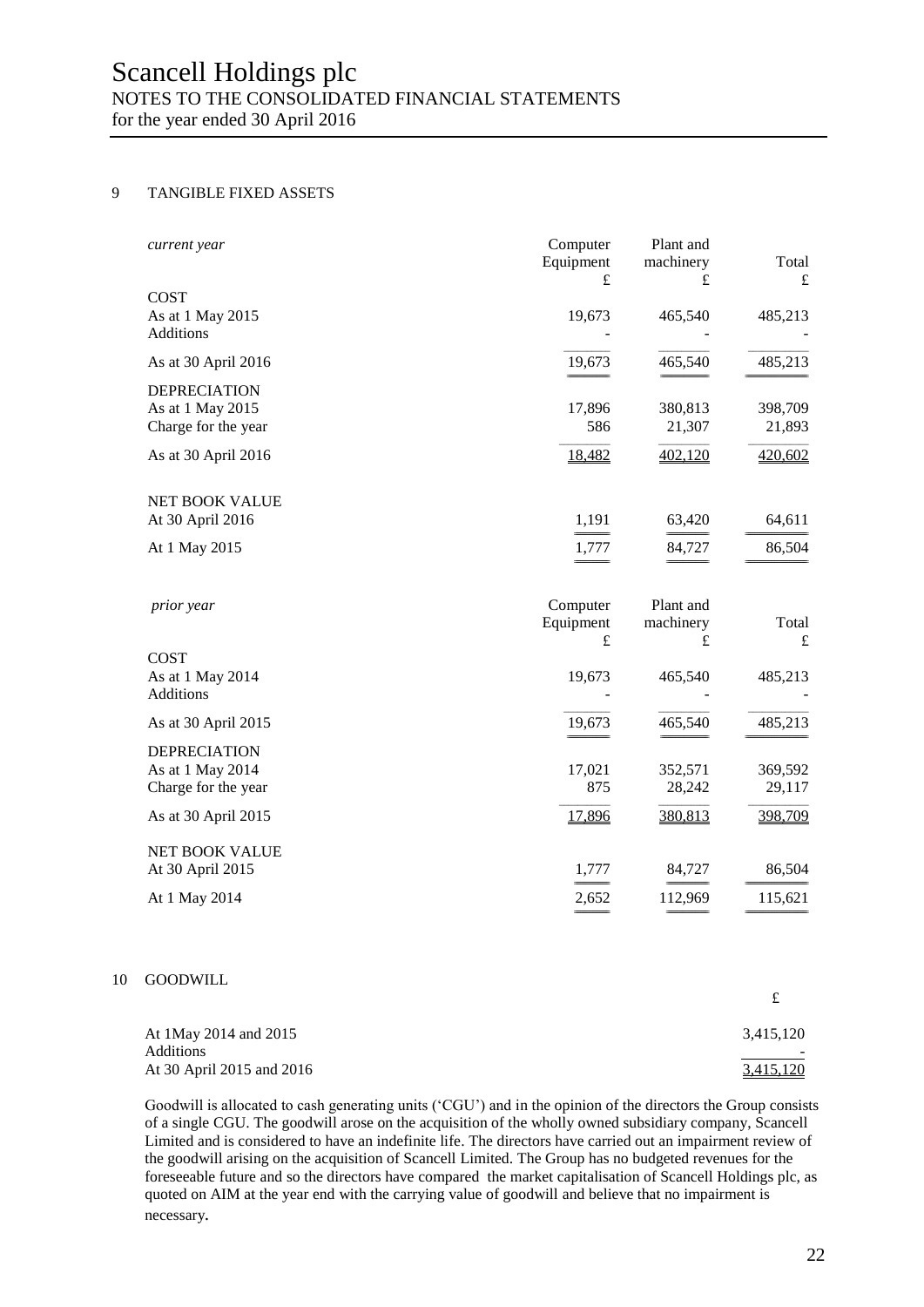### 11 FIXED ASSET INVESTMENTS

| COMPANY - shares in group undertaking | £         |
|---------------------------------------|-----------|
| Cost at 1 May 2014                    | 5,084,186 |
| Share options exercised               |           |
| Share options granted                 | 91,368    |
| Cost at 30 April 2015                 | 5,175,554 |
| Share options exercised               |           |
| Share options granted                 | 35,926    |
| Cost at 30 April 2016                 | 5,211,480 |

The company's investment at the balance sheet date represents 100% of the ordinary share capital of its subsidiary company, Scancell Limited, registered in the UK whose business is the discovery and development of treatments for cancer. There are no significant restrictions within the group regarding access or use of assets or settling liabilities.

At 30 April 2016 the aggregate capital and reserves of Scancell Limited was £(9,363,409) (2015: £(7,090,184)) and its loss for the financial year was £2,309,151 (2014:Loss of £2,230,369)

### 12 TRADE AND OTHER RECEIVABLES

|    |                                 | 2016<br>£   | 2015<br>£   |
|----|---------------------------------|-------------|-------------|
|    | <b>VAT</b>                      | 97,198      | 92,274      |
|    | Prepayments                     | 23,567      | 44,511      |
|    |                                 | 120,765     | 136,785     |
| 13 | TRADE AND OTHER PAYABLES        |             |             |
|    |                                 | 2016        | 2015        |
|    |                                 | £           | £           |
|    | Trade payables                  | 317,224     | 369,829     |
|    | Taxation and social security    | 46,730      | 12,752      |
|    | Other payables                  | 211,697     | 221,331     |
|    |                                 | 575,651     | 603,912     |
| 14 | <b>SHARE CAPITAL</b>            |             |             |
|    |                                 | 2016        | 2015        |
|    |                                 | No.         | No.         |
|    | Allotted, issued and fully paid |             |             |
|    | 0.1p ordinary shares            | 261,558,099 | 224,950,683 |
|    |                                 | $\pounds$   | $\pounds$   |
|    | Allotted, issued and fully paid |             |             |
|    | 0.1p ordinary shares            | 261,558     | 224,951     |

On 5<sup>th</sup> April 2016 the Company issued 20,000,000 ordinary shares at 17p each by way of a firm placing and a further 16,607,416 at 17p by an open offer.

All shares rank pari passu with voting rights and entitlement to dividend.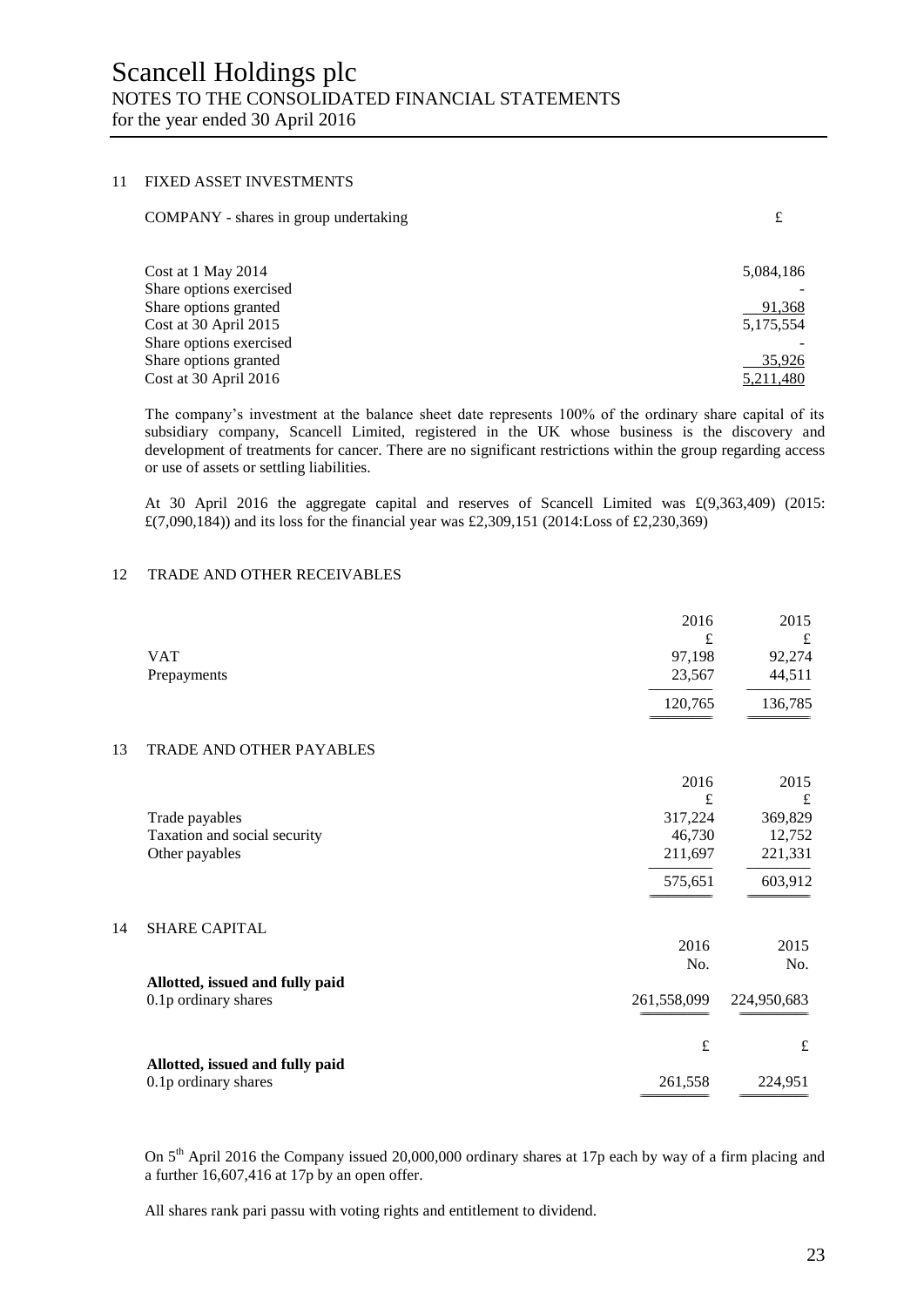### 15 MOVEMENT ON SHARE CAPITAL AND RESERVES

### **GROUP**

|                          | <b>Share</b><br>Capital | <b>Share</b><br><b>Premium</b> | <b>Share</b><br>Option | <b>Retained</b><br><b>Earnings</b> | <b>Total</b> |
|--------------------------|-------------------------|--------------------------------|------------------------|------------------------------------|--------------|
|                          |                         |                                |                        |                                    |              |
|                          | £                       | £                              | £                      | £                                  | £            |
| Balance 1st May 2014     | 224,951                 | 16,036,276                     | 522,358                | (7,706,321)                        | 9,077,264    |
| Loss for the year        |                         |                                |                        | (2,414,630)                        | (2,414,630)  |
| Share option charge      |                         |                                | 91,368                 |                                    | 91,368       |
| Balance 30 April 2015    | 224,951                 | 16,036,276                     | 613,726                | (10, 120, 951)                     | 6,754,002    |
|                          |                         |                                |                        |                                    |              |
| Share issue              | 36,607                  | 6,186,653                      |                        |                                    | 6,223,260    |
| Expenses of issue        |                         | (437, 634)                     |                        |                                    | (437, 634)   |
| Loss for the year        |                         |                                |                        | (2,583,273)                        | (2,583,273)  |
| Share option charge      |                         |                                | 35,926                 |                                    | 35,926       |
| Balance at 30 April 2016 | 261,558                 | 21,785,295                     | 649,652                | (12,704,224)                       | 9,992,281    |

### **COMPANY**

|                          | <b>Share</b> | <b>Share</b> | <b>Share</b> | <b>Retained</b> |              |
|--------------------------|--------------|--------------|--------------|-----------------|--------------|
|                          | Capital      | Premium      | Option       | <b>Earnings</b> | <b>Total</b> |
|                          | £            | £            | £            | £               | £            |
| Balance 1st May 2014     | 224,951      | 16,036,276   | 522,358      | (1,086,069)     | 15,697,516   |
| Loss for the year        |              |              |              | (184,260)       | (184,260)    |
| Share option charge      |              |              | 91,368       |                 | 91,368       |
| Balance 30 April 2015    | 224,951      | 16,036,276   | 613,726      | (1,270,329)     | 15,604,624   |
| Share issue              | 36,607       | 6,186,653    |              |                 | 6,223,261    |
| Expenses of issue        |              | (437, 634)   |              |                 | (437, 634)   |
| Loss for the year        |              |              |              | (272,995)       | (272,995)    |
| Share option charge      |              |              | 35,926       |                 | 35,926       |
| Balance at 30 April 2016 | 261,558      | 21,785,295   | 649,652      | (1,543,324)     | 21, 153, 182 |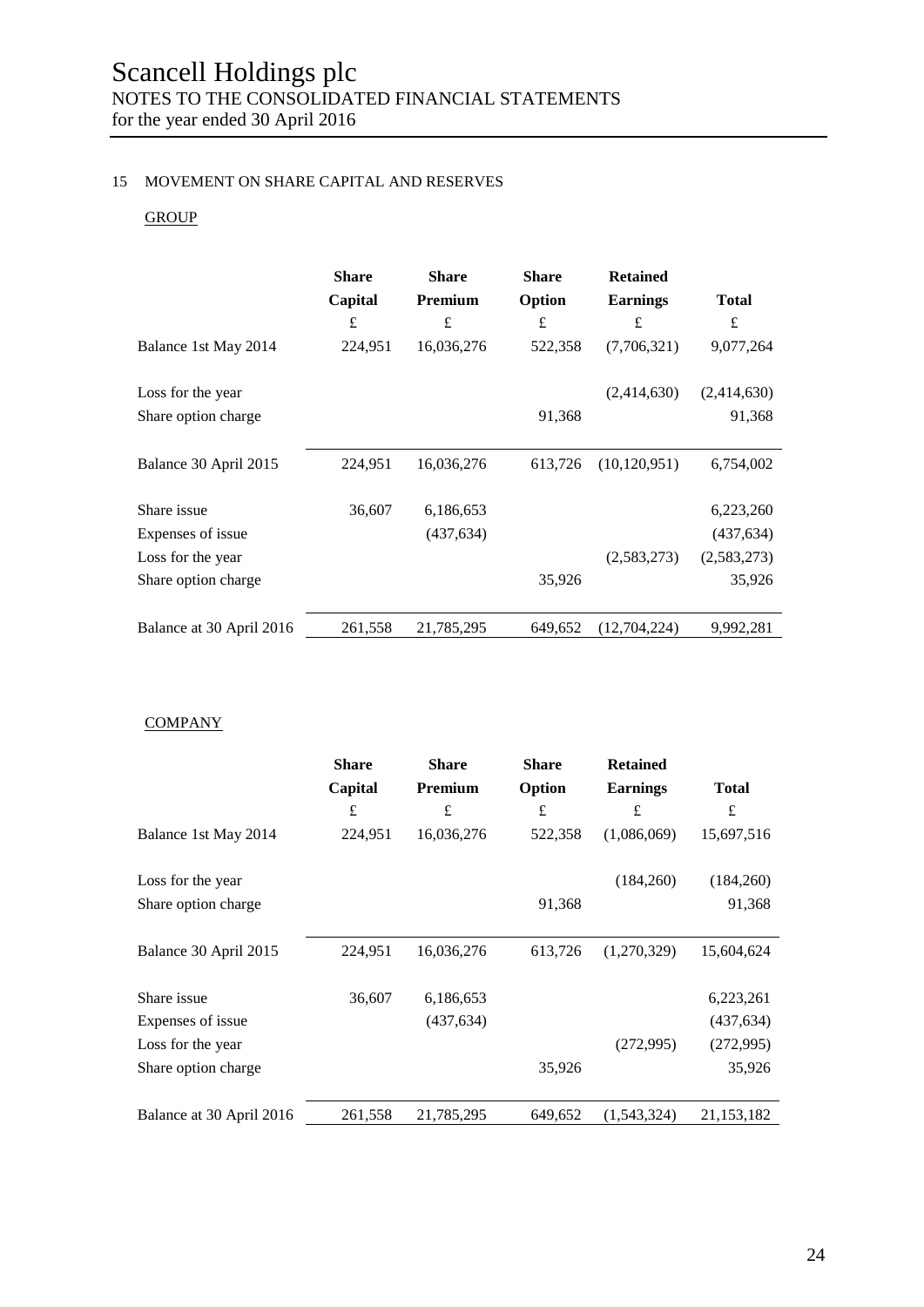### 16 SHARE OPTIONS

The Group has granted options to members of staff as follows:

| Share      | Grant                                                                | Option                                                                  | Number                                                           |                                                                      | Period within which<br>options are exercisable                       |
|------------|----------------------------------------------------------------------|-------------------------------------------------------------------------|------------------------------------------------------------------|----------------------------------------------------------------------|----------------------------------------------------------------------|
| Scheme     | Date                                                                 | Price                                                                   | of shares                                                        | From                                                                 | To                                                                   |
| <b>EMI</b> | 02.12.08<br>02.12.08<br>02.01.09<br>13.07.10<br>02.09.14<br>18.06.14 | 5.0 <sub>p</sub><br>31.3p<br>6.0 <sub>p</sub><br>4.5p<br>33.0p<br>30.5p | 290,000<br>120,000<br>145,000<br>6,730,000<br>180,000<br>500,000 | 02.12.11<br>02.12.11<br>02.01.12<br>02.12.11<br>02.09.17<br>18.06.17 | 02.12.18<br>02.12.18<br>01.01.19<br>14.07.20<br>02.09.24<br>18.06.24 |

The market price of the shares at 30 April 2016 was 16.13p and, the range during the year was 12.63p to 38.25p. Options may normally be exercised in whole or in part within the period of three to ten years after the date of the grant.

Further unapproved options were issued as follows:

| <b>Share</b> | Grant    | Option            | Number    |          | Period within which<br>options are exercisable |
|--------------|----------|-------------------|-----------|----------|------------------------------------------------|
| Scheme       | Date     | Price             | of shares | From     | To                                             |
| Unapproved   | 02.04.09 | 2.5p              | 58,640    | 02.04.12 | 02.04.19                                       |
|              | 01.12.08 | 6.0 <sub>p</sub>  | 3,040,000 | 02.12.11 | 02.12.18                                       |
|              | 29.06.10 | 4.5p              | 3,184,620 | 30.09.11 | 17.04.17                                       |
|              | 29.06.10 | 4.5p              | 3,184,630 | 28.02.13 | 23.04.21                                       |
|              | 02.12.08 | 9.4 <sub>p</sub>  | 29,320    | 02.04.12 | 02.04.19                                       |
|              | 10.12.13 | 33.2 <sub>p</sub> | 7,000,000 | 11.12.14 | 11.12.26                                       |
|              | 18.04.16 | 17.0 <sub>p</sub> | 3,000,000 | 18.04.17 | 18.04.26                                       |
|              |          |                   |           |          |                                                |

At 30 April 2016 the following options are held by directors of the company:

|                   | Options   | Additions         | Options   | Exercise | Date first  |               |
|-------------------|-----------|-------------------|-----------|----------|-------------|---------------|
|                   | At        | in the            | at        | price    | exercisable | <b>Expiry</b> |
|                   | 30.04.15  | year              | 30.04.16  |          |             | date          |
| <b>EMI</b> Scheme |           |                   |           |          |             |               |
| L Durrant         | 3,850,000 |                   | 3,850,000 | 4.5p     | 02.12.11    | 14.07.20      |
| R Goodfellow      | 2,880,000 |                   | 2,880,000 | 4.5p     | 02.12.11    | 14.07.20      |
| S Adams           | 500,000   | $\qquad \qquad -$ | 500,000   | 30.5p    | 18.06.17    | 18.06.24      |
| Unapproved        |           |                   |           |          |             |               |
| L Durrant         | 3,500,000 |                   | 3,500,000 | 33.2p    | 10.12.14    | 31.12.23      |
| R Goodfellow      | 3,500,000 |                   | 3,500,000 | 33.2p    | 10.12.14    | 31.12.23      |
| J Chiplin         |           | 3,000,000         | 3,000,000 | 17.0p    | 18.04.17    | 18.04.26      |

The weighted average exercise prices over the year were as follows:

| The weighted average energies prices over the year were as follows.                                                    |           | Weighted<br>Average<br>Exercise |
|------------------------------------------------------------------------------------------------------------------------|-----------|---------------------------------|
|                                                                                                                        | Number    | Price                           |
| <b>Enterprise Management Scheme</b><br>Revised number of options outstanding at 1 May 2015<br>and at $30$ April $2016$ | 7.965.000 | 7.2p                            |
| Number of EMI options exercisable at 30 April 2016                                                                     | 7,285,000 | 31.2 <sub>p</sub>               |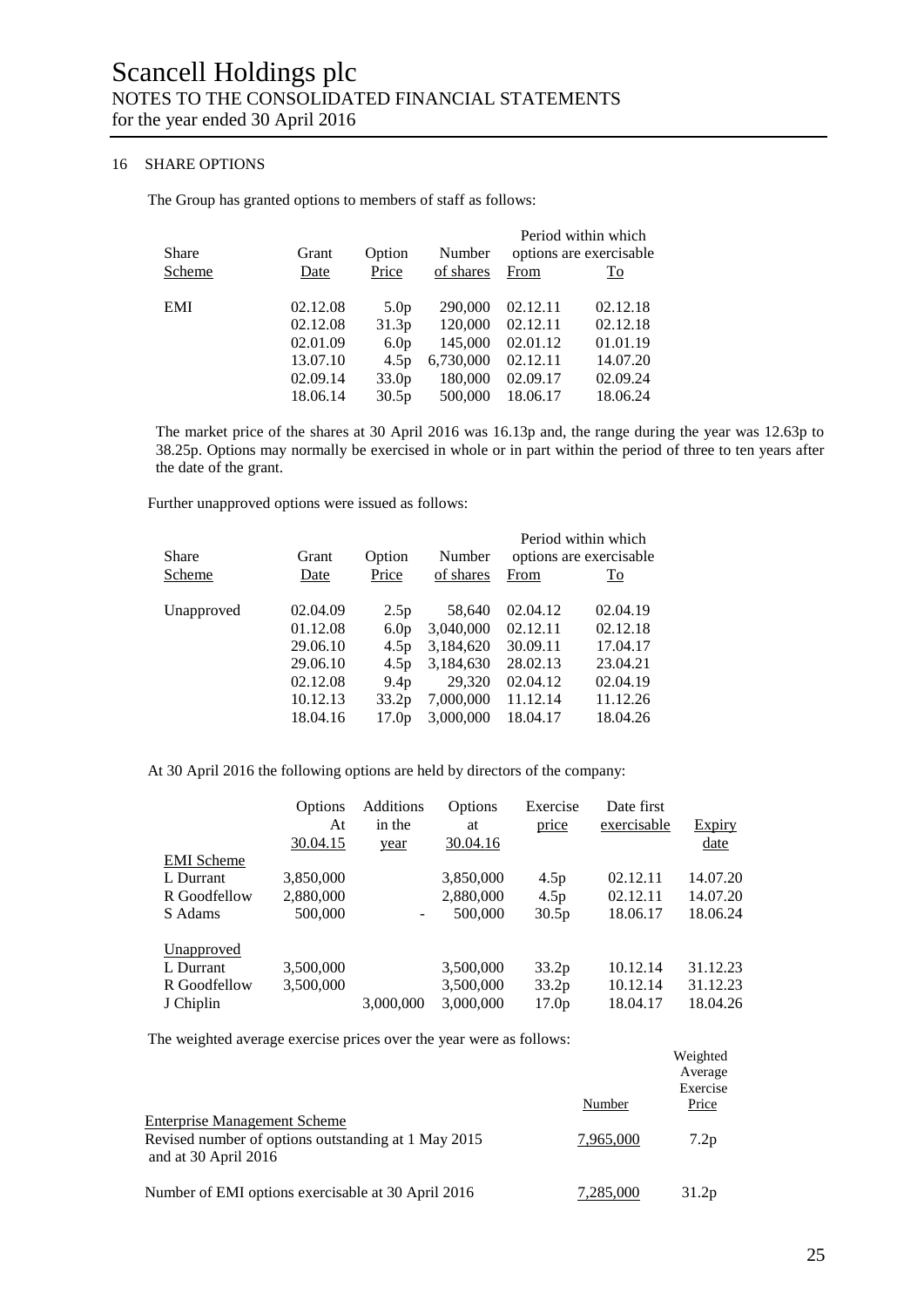SHARE OPTIONS (continued)

|                                                        |            | Weighted<br>Average |
|--------------------------------------------------------|------------|---------------------|
|                                                        |            | Exercise            |
|                                                        | Number     | Price               |
| <b>Unapproved Scheme</b>                               |            |                     |
| Revised number of options outstanding at 1 May 2015    | 16,497,210 | 33.9 <sub>p</sub>   |
| Granted in year                                        | 3,000,000  | 17.0 <sub>p</sub>   |
| Revised number of options outstanding at 30 April 2016 | 19,497,210 | 17.0 <sub>p</sub>   |
| Exercisable at 30 April 2016                           | 13.312.580 | 20.0 <sub>p</sub>   |

Within the unapproved options are those granted to ICHOR Medical Systems Inc ("ICHOR") pursuant to the License and Supply Agreement ('the Agreement') dated 13 July 2009. Under the terms of the Agreement, ICHOR agreed to supply its TriGrid™ electroporation device for Scancell's pre-clinical and forthcoming clinical studies with SCIB1 and gave Scancell an option to license TriGrid™ for commercial use on achievement of certain milestones and payment of royalties. In return, ICHOR was granted options to subscribe for ordinary shares in the Company. The options have been granted at 4.5p per share and vest as follows.

3,184,620 on commencement of first Phase II clinical trial

3,184,630 on completion of first Phase II clinical trial

Each tranche of the options may be exercised at any time in the five year period after the relevant vesting date.

All share options are equity settled. Vesting conditions for employees are time based and vesting conditions for options issued to Directors are set out in the Directors' Remuneration Report.

### 17 SHARE BASED PAYMENTS

The Group operates a number of share based incentive schemes as detailed in note 16 above. The fair value of the award granted and the assumptions used in the calculations are as follows:

| Date of Grant    | <b>Type</b><br>of Award | <b>Number</b><br>of Awards | <b>Exercise</b><br>Price | <b>Share price</b><br>at grant date | <b>Fair value</b><br>per option |
|------------------|-------------------------|----------------------------|--------------------------|-------------------------------------|---------------------------------|
| 2 December 2008  | <b>EMI</b>              | 290,000                    | 5.0 <sub>p</sub>         | 5.8p                                | 3.3p                            |
| 2 December 2008  | <b>EMI</b>              | 120,000                    | 31.3p                    | 5.8p                                | 0.2p                            |
| 2 December 2008  | Unapproved              | 3,040,000                  | 6.0 <sub>p</sub>         | 5.8p                                | 3.3p                            |
| 2 January 2009   | <b>EMI</b>              | 145,000                    | 6.0 <sub>p</sub>         | 5.8p                                | 3.3p                            |
| 2 April 2009     | Unapproved              | 58,640                     | 2.5p                     | 4.0 <sub>p</sub>                    | 2.7 <sub>p</sub>                |
| 2 April 2009     | Unapproved              | 29,320                     | 9.4 <sub>p</sub>         | 4.0 <sub>p</sub>                    | 1.5p                            |
| 29 June 2010     | Unapproved              | 6,369,250                  | 4.5p                     | 6.0 <sub>p</sub>                    | 2.2p                            |
| 14 July 2010     | EMI                     | 6,730,000                  | 4.5p                     | 6.25                                | 2.1 <sub>p</sub>                |
| 10 December 2013 | Unapproved              | 7,000,000                  | 33.2 <sub>p</sub>        | 36.0 <sub>p</sub>                   | 4.0 <sub>p</sub>                |
| 18 June 2014     | <b>EMI</b>              | 500,000                    | 30.5p                    | 30.5p                               | 3.0 <sub>p</sub>                |
| 18 April 2016    | Unapproved              | 3,000,000                  | 17.0 <sub>p</sub>        | 17.0 <sub>p</sub>                   | 3.0 <sub>p</sub>                |

The number of shares shown above has been adjusted for the sub-division of shares that occurred in July 2011.

A description of the key assumptions used in calculating the share-based payments follows.

- 1. The Black-Scholes valuation methodology was used.
- 2. The expected volatility is based upon historical volatility over a period of time and amounted to 10.2%
- 3. The expected life used in the model varies between two and five years and is based upon management's best estimate for the effects of non-transferability, exercise restrictions and behavioural considerations.
- 4. The risk free rate is based upon the prevailing UK bank base rate at grant date.
- 5. Expected dividend yield is nil.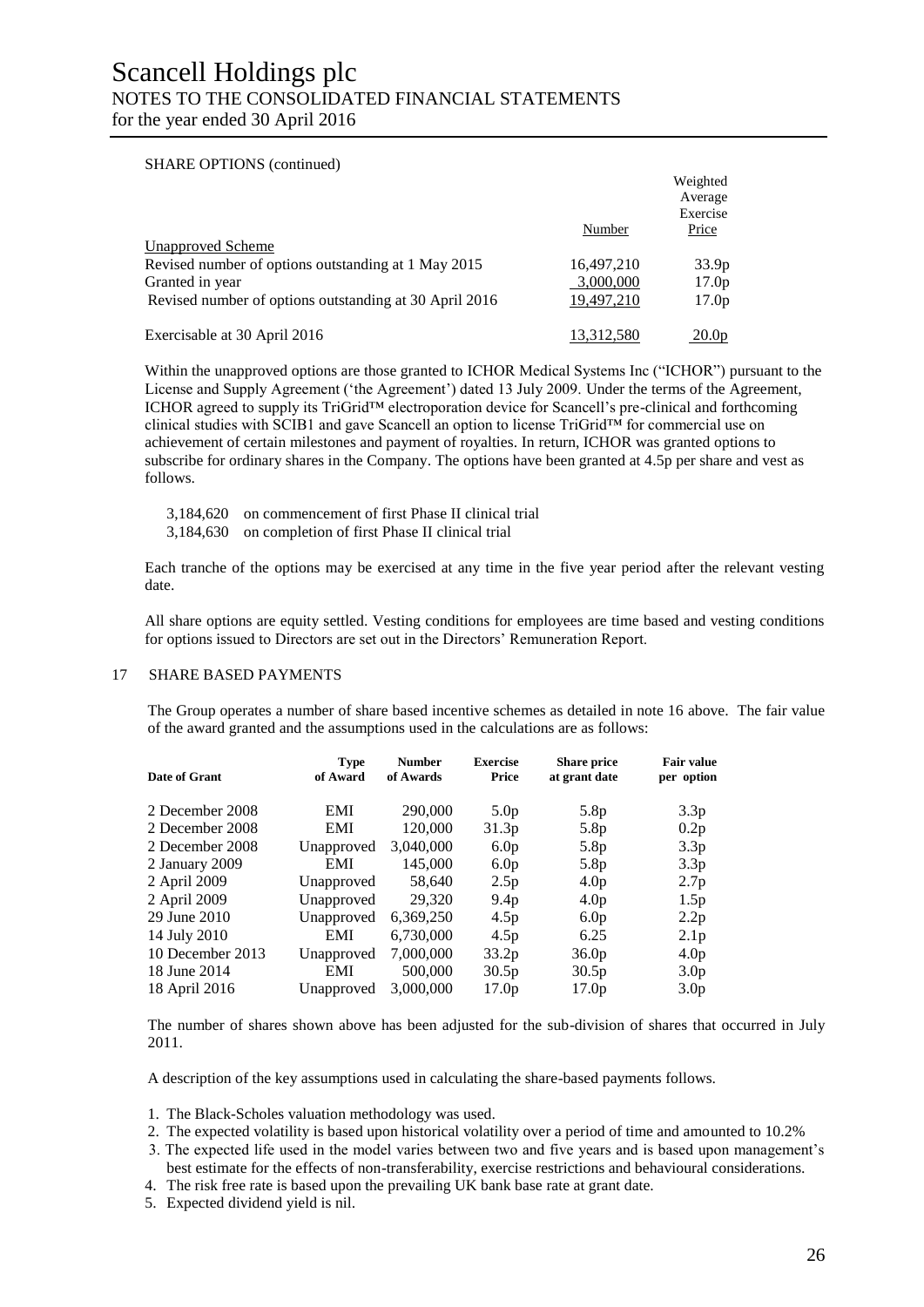### 18 RELATED PARTY TRANSACTIONS

During the year, the following directors provided consultancy services to the Group as follows:

|                            | 2016<br>Total | 2015<br>Total |
|----------------------------|---------------|---------------|
| <b>Professor L Durrant</b> | £114,825      | £112,000      |
| Dr R.M Goodfellow          | £42,132       | £112,000      |
| Dr J Chiplin               | £46,575       |               |
| Mr D Evans                 | £10,000       | £15,000       |
| Dr MW Frohn                |               | £7,500        |
| Ms K Cornish-Bowden        | £13,750       | £15,000       |

At the end of the year the following balances were outstanding from the Group:

| 2016    | 2015    |
|---------|---------|
| £12.556 | £12.439 |
| £19.466 | £nil    |
| £nil    | £1.250  |
| £nil    | £21,050 |
| £nil    | £2,500  |
|         |         |

All of the above transactions were conducted under normal commercial terms.

Professor L Durrant and Dr R M Goodfellow provided their consultancy through limited companies.

In addition to the above Scancell Holdings plc has a current account with its subsidiary company, Scancell Limited. At the year end the balance owing to Scancell Holdings plc amounted to £15,495,087 (2015: £10,018,607). The current account balance is interest free and there are no set repayment terms.

### 19 RECONCILIATION OF LOSS BEFORE TAX TO NET CASH GENERATED FROM OPERATIONS

|                                                         | 2016        | 2015        |
|---------------------------------------------------------|-------------|-------------|
|                                                         | £           | £           |
| Loss before taxation                                    | (3,029,611) | (2,828,482) |
| Adjustments for:                                        |             |             |
| Share option costs                                      | 35.926      | 91,368      |
| Depreciation of computers, plant and equipment          | 21.893      | 29,117      |
| Finance income                                          | (13, 552)   | (131,513)   |
| Operating cash flows before movement in working capital | (2.985.344) | (2,839,510) |
| Decrease/ (Increase) in amounts receivable              | 16.020      | 9.729       |
| (Decrease)/Increase in amounts payable                  | (28,261)    | 66,321      |
| Net cash outflow from operating activities              | (2,997,585) | (2,763,460) |
|                                                         |             |             |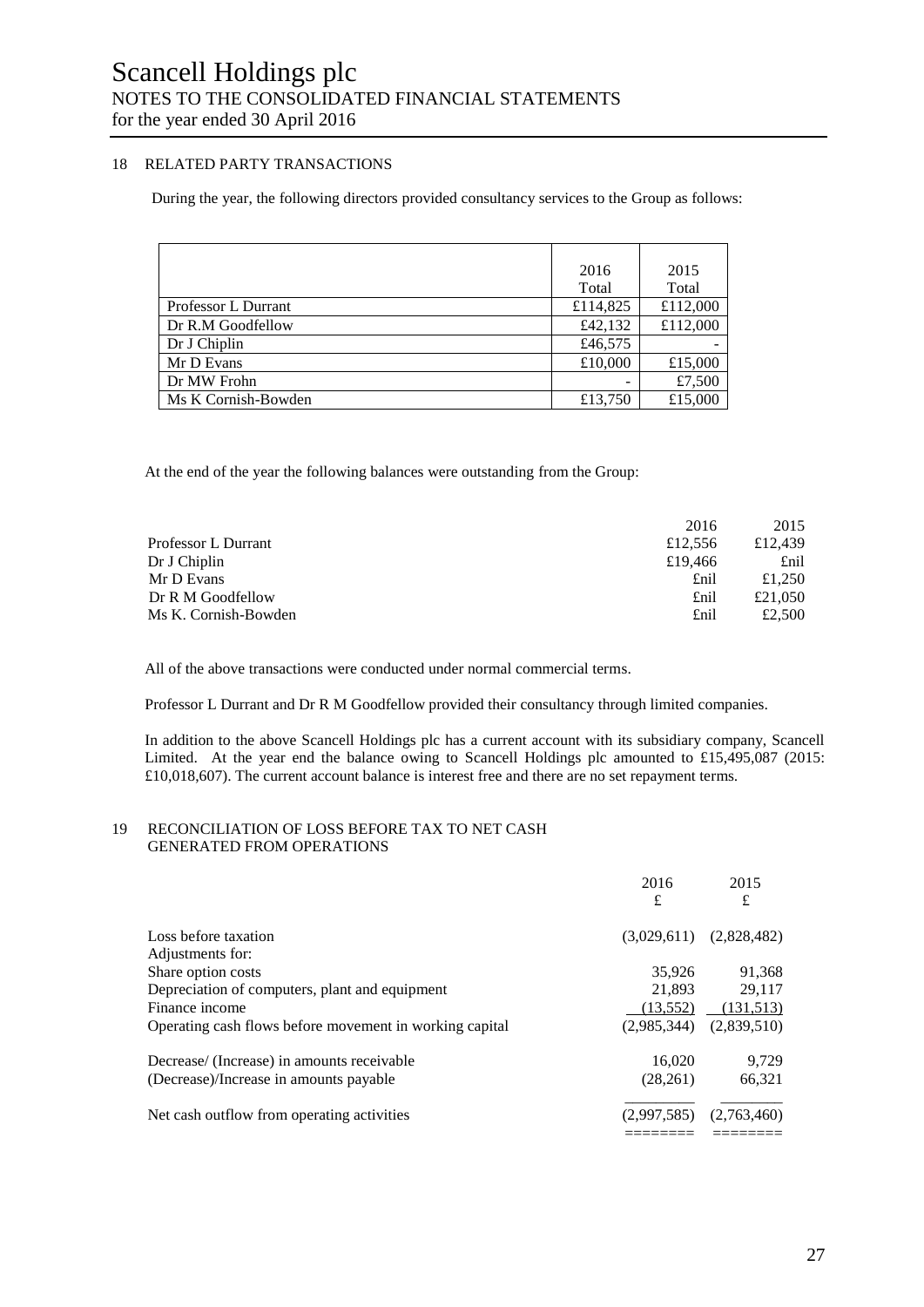### 20 FINANCIAL INSTRUMENTS

The Group holds or issues financial instruments in order to achieve two main objectives, being: (a) to finance its operations; and

(b) to manage its exposure to interest and currency risks arising from its operations and from its sources of finance.

In addition, various financial instruments (e.g. receivables, trade payables, accruals and prepayments) arise directly from the Group's and the Company's operations. Transactions in financial instruments result in the Group assuming or transferring to another party one or more of the financial risks described below.

The Group currently finances its operations through reserves of cash and liquid resources and does not have a borrowing requirement. Surplus cash at bank is placed on deposits at variable rates. The Board monitors the financial markets and the Group's own requirements to ensure that the policies are exercised in the Group's best interests.

### **Liquidity risk**

Liquidity risk is the risk that the Group and Company will not be able to meet their financial obligations as they fall due. The Group and Company's approach to managing liquidity is to ensure, as far as possible, that it will always have sufficient liquidity to meet its liabilities when due, under both normal and stressed conditions, without incurring unacceptable losses or risking damage to the Group and Company's reputation.

### **Market risk**

Market risk is the risk that changes in market prices, such as interest rates and exchange rates will affect the Group and Company's income or the value of the holdings of financial instruments. The objective of market risk management is to manage and control market risk exposures within acceptable parameters whilst optimising the return.

The Group has no financial assets other than sterling current account balances of £6,527,435 (2015: £3,059,001) which are instantly available funds attracting variable rates of interest.

Historically the Group has not used derivative instruments to hedge against possible risks arising from fluctuations in foreign currency exchange rates as the exposure is limited. If foreign currency exposure increases, the use of foreign currency hedging instruments will be reviewed as a means of reducing the effect of exchange rate fluctuations on the Group's results.

### **Credit risk**

Credit risk is the risk of financial loss to the Group and Company if a customer or counter-party to a financial instrument fails to meet its contractual obligations and arises principally from a company's receivables from Customers. The Group and Company have no third party customers and so this risk is viewed as minimal.

### **Maturity of financial liabilities**

All of the Group's financial liabilities as at 30 April 2016 are payable within less than one year.

### **Fair values**

All of the Group's financial assets and liabilities are initially recognised at transaction value. There is no material difference between the book value and the fair value of the Group's financial assets or liabilities.

The Group's financial instruments comprise cash and cash equivalents, borrowings and items such as trade payables which arise directly from its operations. The main purpose of these financial instruments is to provide finance for the Group's operations.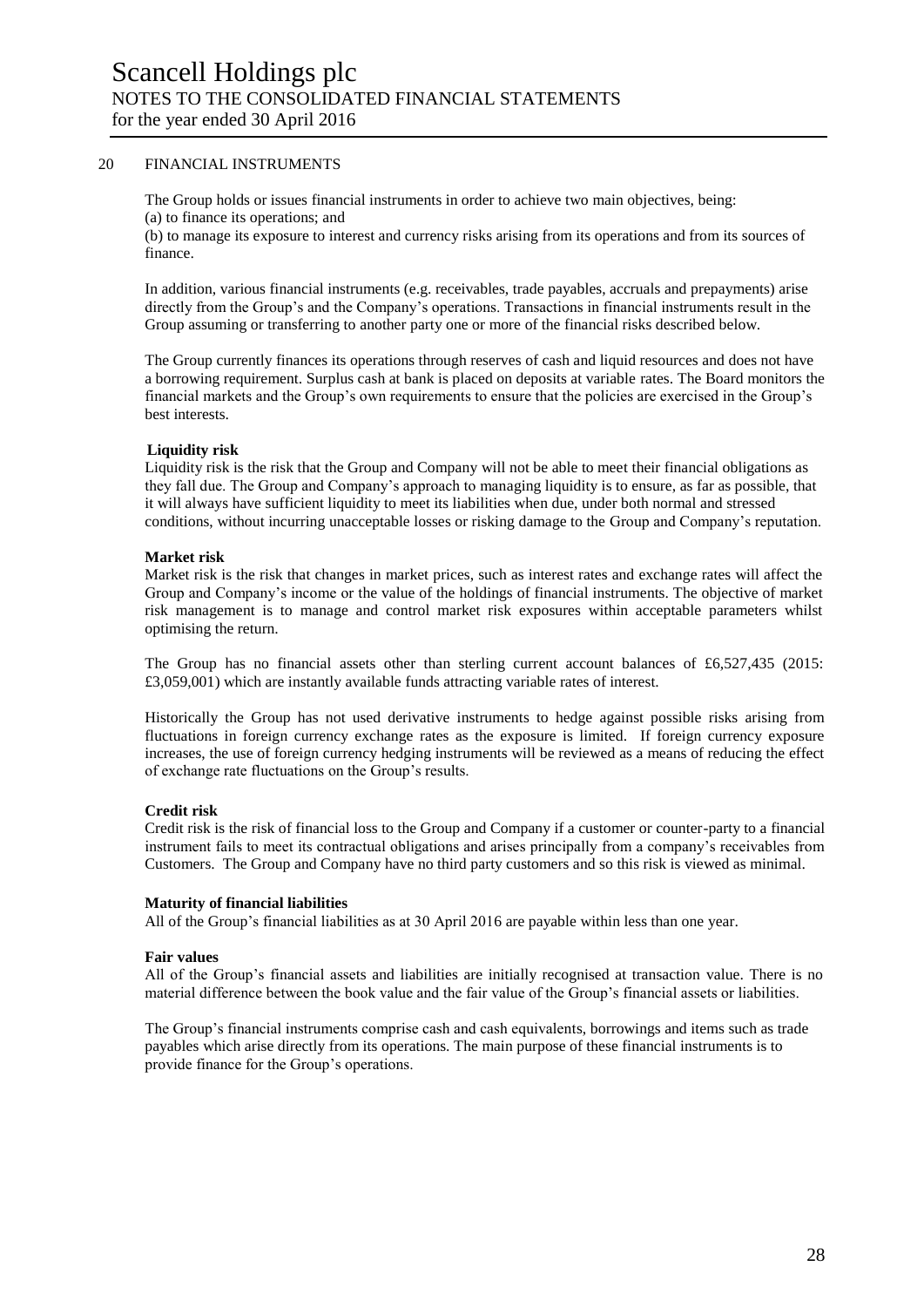### Financial instruments

| Group                        |            |            |
|------------------------------|------------|------------|
|                              | 2016<br>£  | 2015<br>£  |
| Financial assets             |            |            |
| Cash and cash equivalents    | 6,527,435  | 3,059,001  |
| Trade and other receivables  | 560,766    | 797,289    |
| <b>Financial liabilities</b> |            |            |
| Trade and other payables     | (575, 651) | (603, 911) |
| Company                      |            |            |
| Financial assets             |            |            |
| Cash and cash equivalents    | 550,982    | 524,015    |
| Trade and other receivables  | 15,558,792 | 10,055,711 |
| <b>Financial liabilities</b> |            |            |
| Trade and other payables     | (168,072)  | (150, 657) |

The carrying amounts are equal to the fair value therefore no impairment is required.

### 21 OPERATING LEASE COMMITMENTS

The following operating lease is committed to be paid.

|                           | Land and buildings |        |
|---------------------------|--------------------|--------|
|                           | 2016               | 2015   |
|                           |                    |        |
| Within one year           | 12.500             | 12,500 |
| Within one and five years | 8.333              | 20,833 |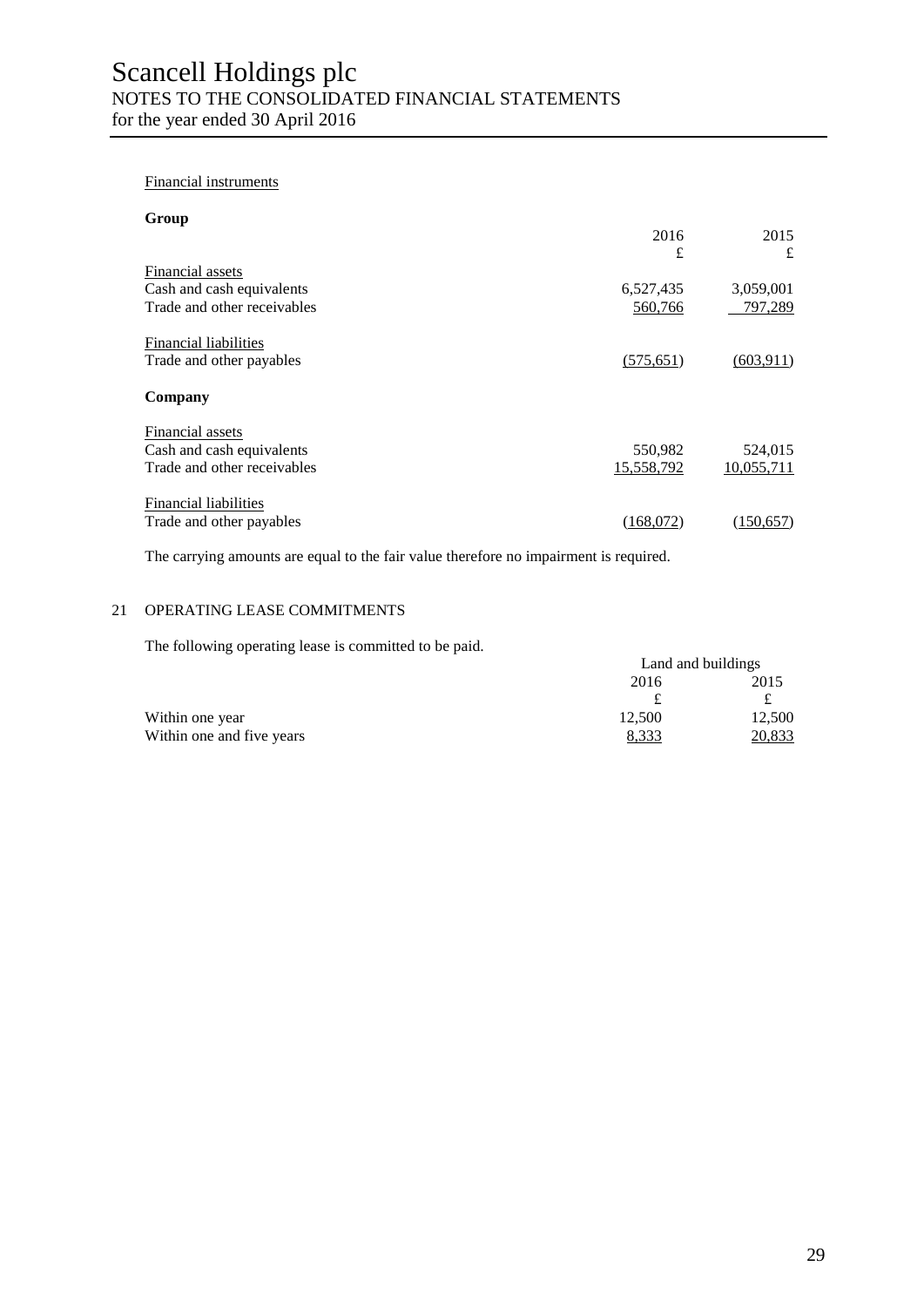# Scancell Holdings plc COMPANY STATEMENT OF CHANGES IN EQUITY

for the year ended 30 April 2016

|                          | Share<br>Capital | <b>Share</b><br>Premium | <b>Share</b><br>Option | <b>Retained</b><br><b>Earnings</b> | <b>Total</b> |
|--------------------------|------------------|-------------------------|------------------------|------------------------------------|--------------|
|                          | £                | £                       | £                      | £                                  | £            |
| Balance 1st May 2014     | 224,951          | 16,036,276              | 522,358                | (1,086,069)                        | 15,697,516   |
| Loss for the year        |                  |                         |                        | (184,260)                          | (184,260)    |
| Share option charge      |                  |                         | 91,368                 |                                    | 91,368       |
| Balance 30 April 2015    | 224,951          | 16,036,276              | 613,726                | (1,270,329)                        | 15,604,624   |
| Share issue              | 36,607           | 6,186,653               |                        |                                    | 6,223,261    |
| Expenses of issue        |                  | (437, 634)              |                        |                                    | (437, 634)   |
| Loss for the year        |                  |                         |                        | (272,995)                          | (272,995)    |
| Share option charge.     |                  |                         | 35,926                 |                                    | 35,926       |
| Balance at 30 April 2016 | 261,558          | 21,785,295              | 649,652                | (1,543,324)                        | 21, 153, 182 |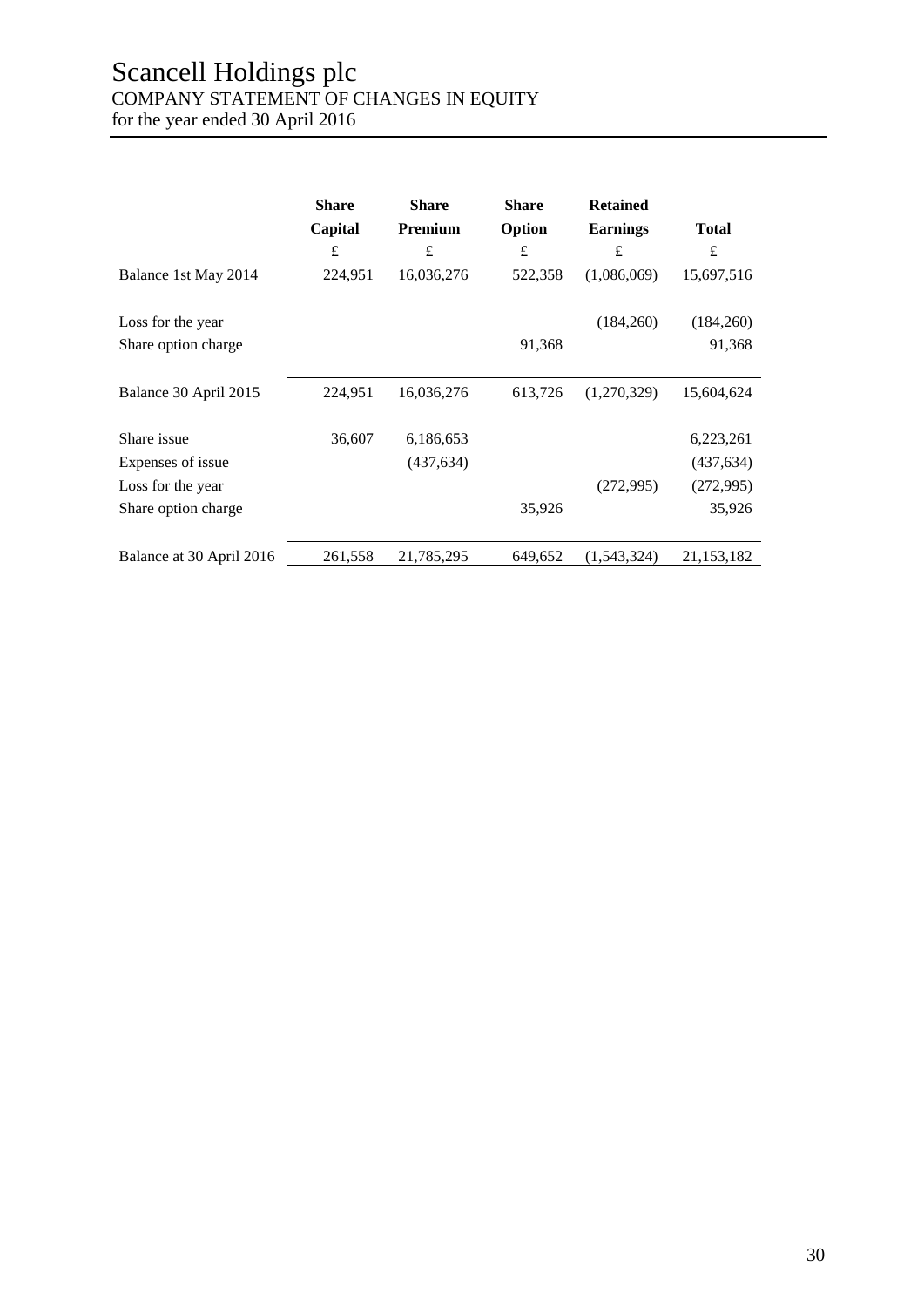## Scancell Holdings plc COMPANY STATEMENT OF FINANCIAL POSITION

As at 30 April 2016

| <b>ASSETS</b>                                        | <b>Notes</b>  | 2016<br>$\pounds$ | 2015<br>$\pounds$ |
|------------------------------------------------------|---------------|-------------------|-------------------|
| Non-current assets<br>Investments                    | 11            | 5,211,480         | 5,175,554         |
|                                                      |               | 5,211,480         | 5,175,554         |
| <b>Current</b> assets<br>Trade and other receivables | $\mathbf{A}$  | 15,558,792        | 10,055,711        |
| Cash and cash equivalents                            | B             | 550,982           | 524,015           |
|                                                      |               | 16,109,774        | 10,579,726        |
| <b>TOTAL ASSETS</b>                                  |               | 21,321,254        | 15,775,280        |
| <b>LIABILITIES</b>                                   |               |                   |                   |
| <b>Current Liabilities</b>                           |               |                   |                   |
| Trade and other payables                             | $\mathcal{C}$ | (168,072)         | (150, 656)        |
| <b>TOTAL LIABILITIES</b>                             |               | (168,072)         | (150, 656)        |
| <b>NET ASSETS</b>                                    |               | 21,153,182        | 15,604,624        |
| <b>SHAREHOLDERS' EQUITY</b>                          |               |                   |                   |
| Called up share capital                              | 14            | 261,558           | 224,951           |
| Share premium                                        | 15            | 21,785,295        | 16,036,276        |
| Share option reserve<br>Profit and loss account      | 15<br>15      | 649,652           | 613,726           |
|                                                      |               | (1,543,324)       | (1,270,329)       |
| TOTAL SHAREHOLDERS' EQUITY                           |               | 21,153,182        | 15,604,624        |
|                                                      |               |                   |                   |

These financial statements were approved by the directors on 15<sup>th</sup> September, 2016 and are authorised for issue and are signed on their behalf by:

**John Chiplin** Director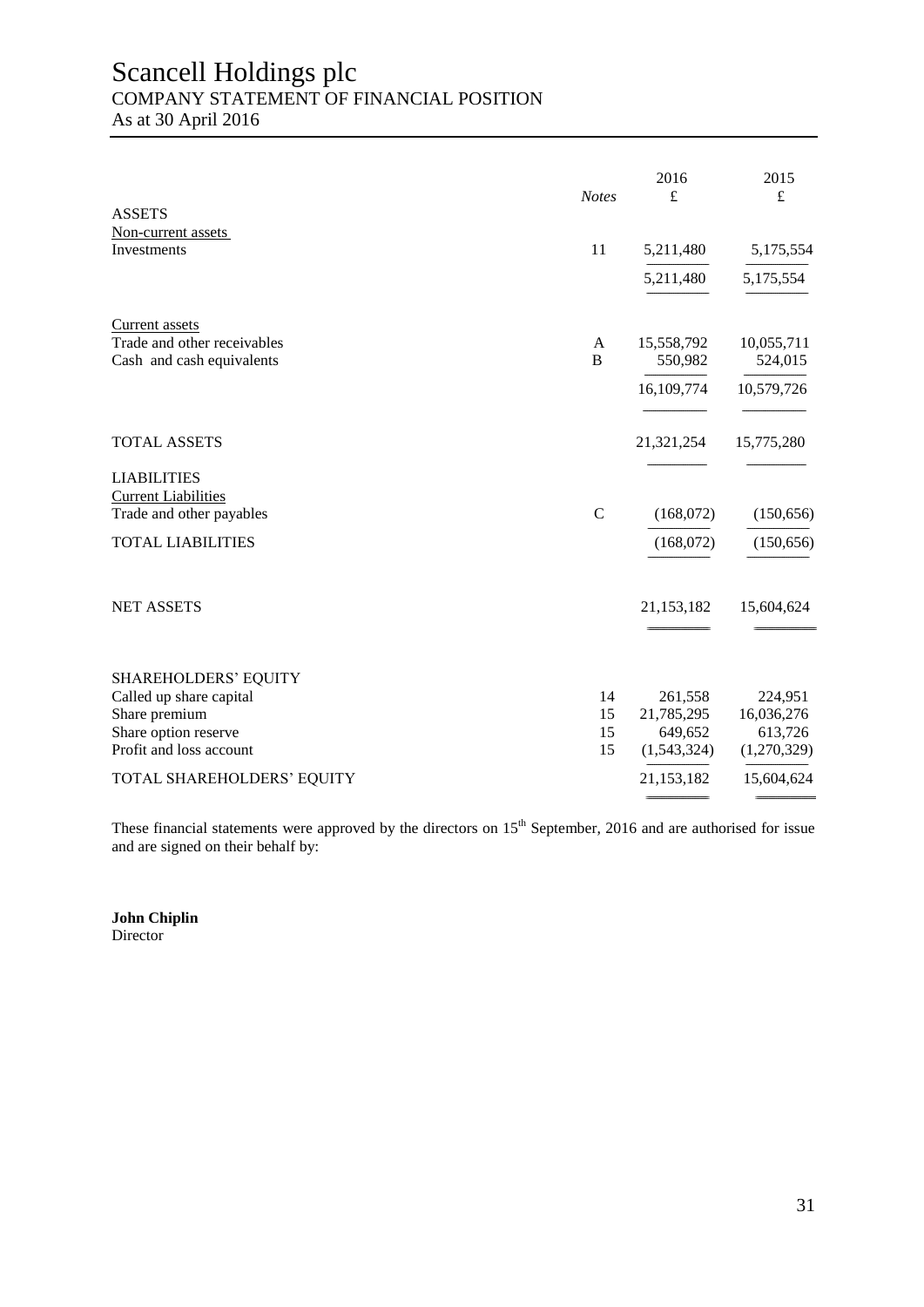## Scancell Holdings plc COMPANY STATEMENT OF CASHFLOWS

for the year ended 30 April 2016

|                                                                  | 2016<br>£               | 2015<br>£ |
|------------------------------------------------------------------|-------------------------|-----------|
| <b>Operating activities</b>                                      |                         |           |
| Cash generated from operations (note D)<br>Income taxes received | (5,758,660)             | 25,624    |
| Net cash from operating activities                               | (5,758,660)             | 25,624    |
| <b>Financing activities</b>                                      |                         |           |
| Proceeds from issue of share capital<br>Expenses of share issue  | 6,223,261<br>(437, 634) |           |
| Net cash generated from financing activities                     | 5,785,627               |           |
| Net increase in cash and cash equivalents                        | 26,967                  | 25,624    |
| Cash and cash equivalents at beginning of the year               | 524,015                 | 498,391   |
| Cash and cash equivalents at end of the year                     | 550,982<br>=======      | 524,015   |

\_\_\_\_\_\_\_\_\_\_\_\_\_\_\_\_\_\_\_\_\_\_\_\_\_\_\_\_\_\_\_\_\_\_\_\_\_\_\_\_\_\_\_\_\_\_\_\_\_\_\_\_\_\_\_\_\_\_\_\_\_\_\_\_\_\_\_\_\_\_\_\_\_\_\_\_\_\_\_\_\_\_\_\_\_\_\_\_\_\_\_\_\_\_\_\_\_\_\_\_